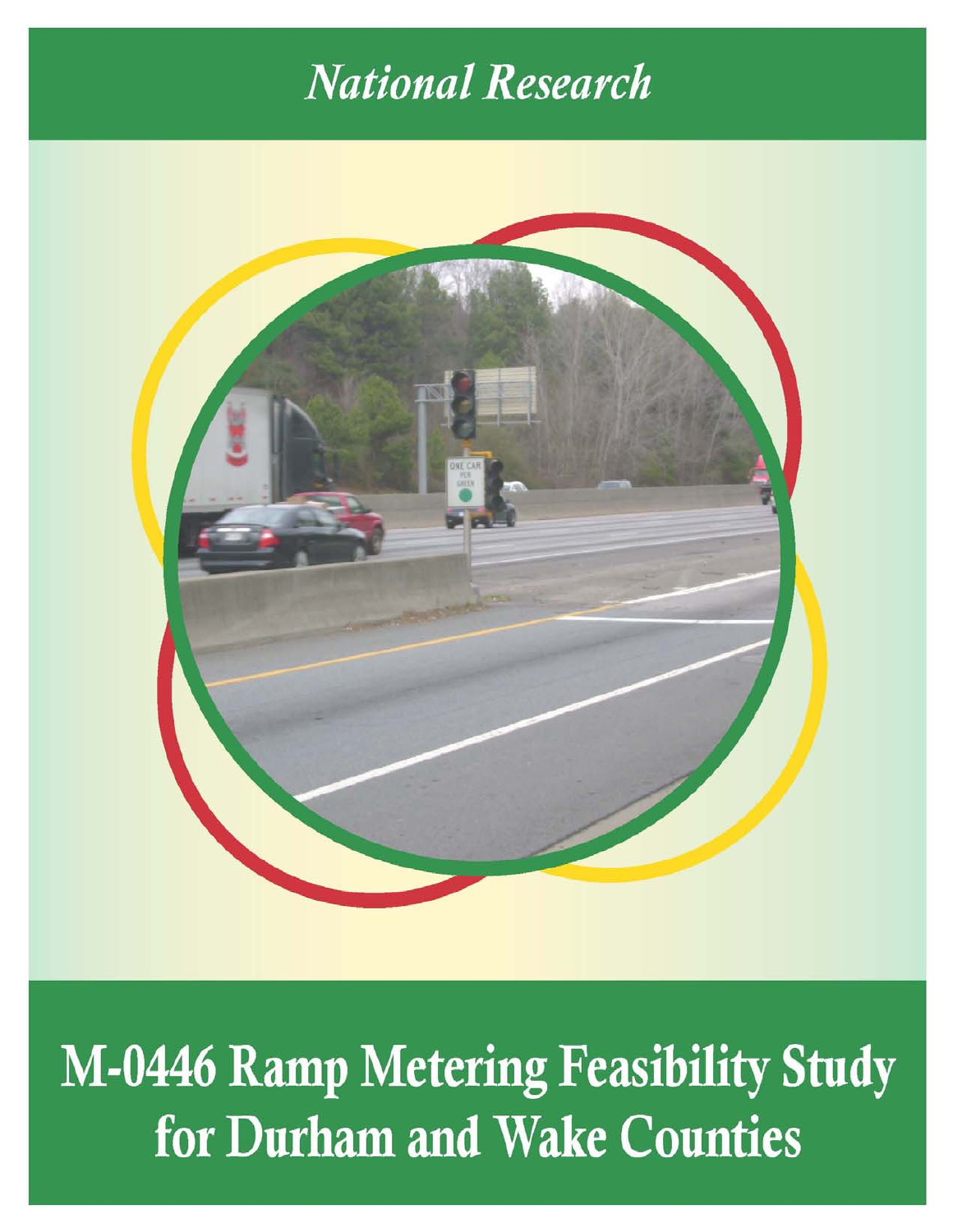# **Notice**

This document and its contents have been prepared and are intended solely for the North Carolina Department of Transportation's (NCDOT) information and use in relation to Ramp Metering Feasibility Study for Durham and Wake Counties.

Atkins assumes no responsibility to any other party in respect of, or arising out of, or in connection with this document and/or its contents.

This document has 37 pages including the cover.

| <b>Document History</b> |  |
|-------------------------|--|
|-------------------------|--|

| M-0446<br>Job number: |                               |                   | <b>Document Ref: Ramp Metering National Research</b><br><b>Report</b> |                 |                   |             |
|-----------------------|-------------------------------|-------------------|-----------------------------------------------------------------------|-----------------|-------------------|-------------|
| <b>Revision</b>       | <b>Purpose Description</b>    | <b>Originated</b> | <b>Checked</b>                                                        | <b>Reviewed</b> | <b>Authorized</b> | <b>Date</b> |
| 1.0                   | draft task report             | <b>BJS</b>        | <b>HAB</b>                                                            | <b>HAB/JLH</b>  | <b>HAB</b>        | 2/07/2012   |
| 2.0                   | Draft QC                      | <b>BJS</b>        | <b>HAB</b>                                                            | <b>JLH</b>      |                   | 2/10/2012   |
| 2.0                   | Draft QC                      | <b>BJS</b>        | <b>KGE</b>                                                            | <b>JVH</b>      |                   | 2/15/2012   |
| 2.1                   | Draft QC                      | <b>BJS</b>        | <b>HAB</b>                                                            | <b>HAB</b>      | <b>HAB</b>        | 2/17/2012   |
| 3.0                   | <b>Draft Submission</b>       | <b>HAB</b>        |                                                                       |                 |                   | 2/17/2012   |
| 4.0                   | <b>Review Comments</b>        | <b>BJS</b>        | <b>HAB</b>                                                            | <b>HAB</b>      | <b>HAB</b>        | 3/22/2012   |
| 5.0                   | Rev 4.0 Posted to<br>teamsite |                   |                                                                       |                 | <b>HAB</b>        | 8/27/2012   |
| 6.0                   | <b>Final Report</b>           | <b>HAB</b>        | JG                                                                    | <b>JLH</b>      | <b>HAB</b>        | 2/15/2013   |

## **Client Signoff**

| <b>Client</b>                | <b>NCDOT</b>                                                 |
|------------------------------|--------------------------------------------------------------|
| Project                      | Ramp Metering Feasibility Study for Durham and Wake Counties |
| Document title               | <b>National Research</b>                                     |
| Job no.                      | 100026052                                                    |
| Copy no.                     |                                                              |
| <b>Document</b><br>reference | task 5 - national research - final draft complete.docx       |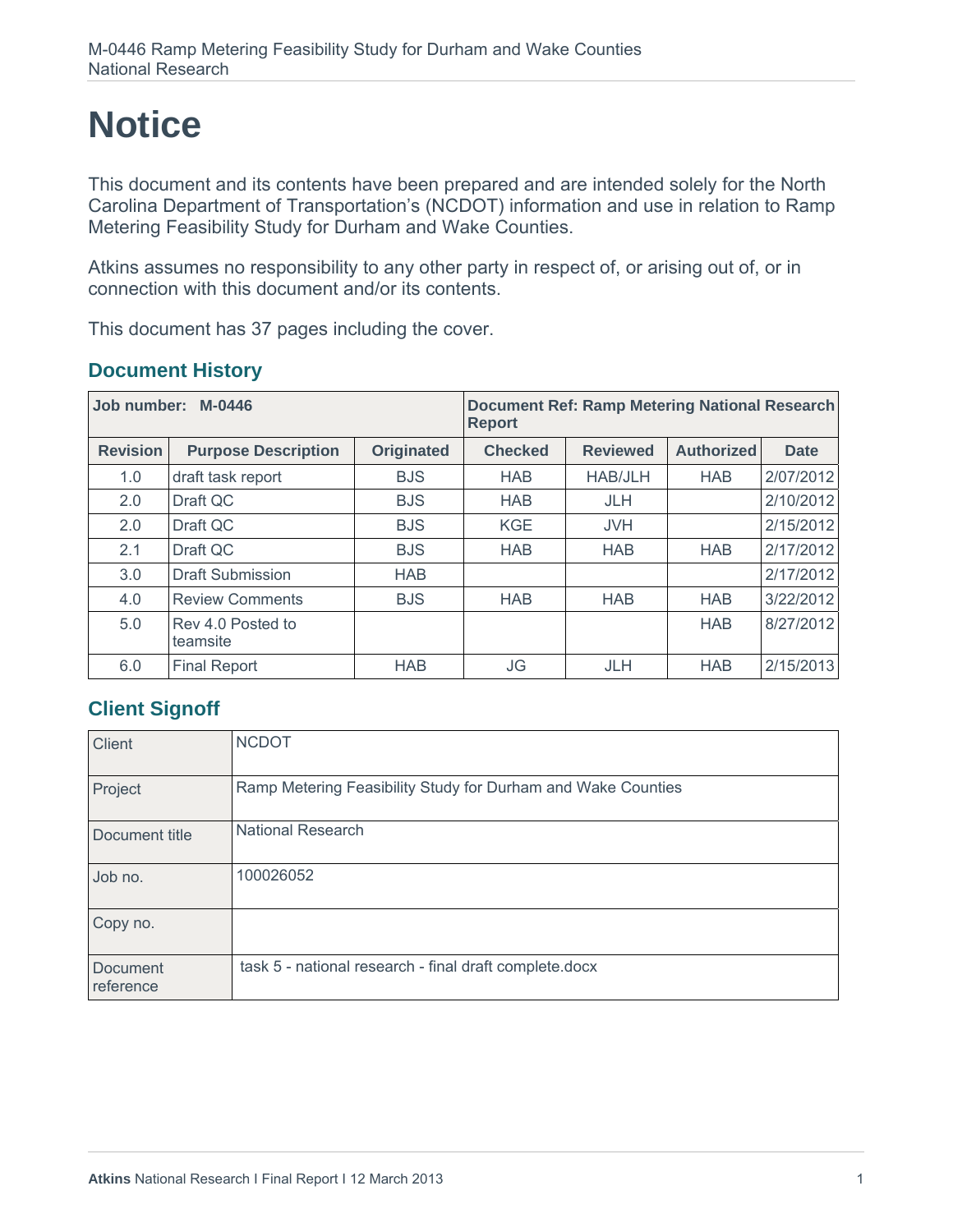# **Table of Contents**

# **Chapter**

## **Page**

| $\mathbf{1}$ .   |  |
|------------------|--|
| 2.               |  |
| 3.               |  |
| $\overline{4}$ . |  |
|                  |  |
|                  |  |

# **List of Tables**

| Table 6. GDOT Trip Travel Time Before/After Ramp Meter Deployment in Atlanta30 |  |
|--------------------------------------------------------------------------------|--|
|                                                                                |  |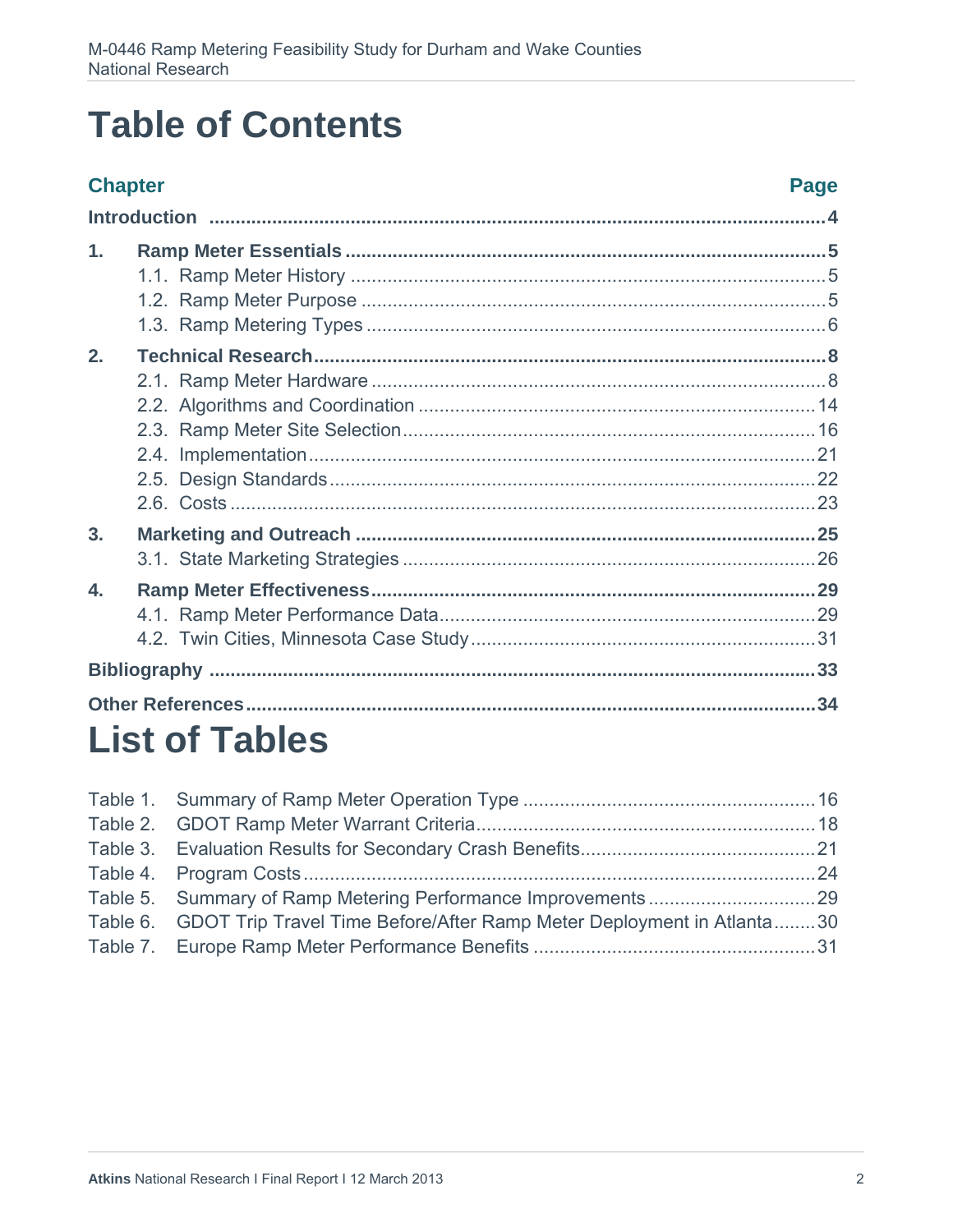# **List of Figures**

| Figure 5. FHWA Ramp Management Handbook General Activities and Timeline for |  |
|-----------------------------------------------------------------------------|--|
|                                                                             |  |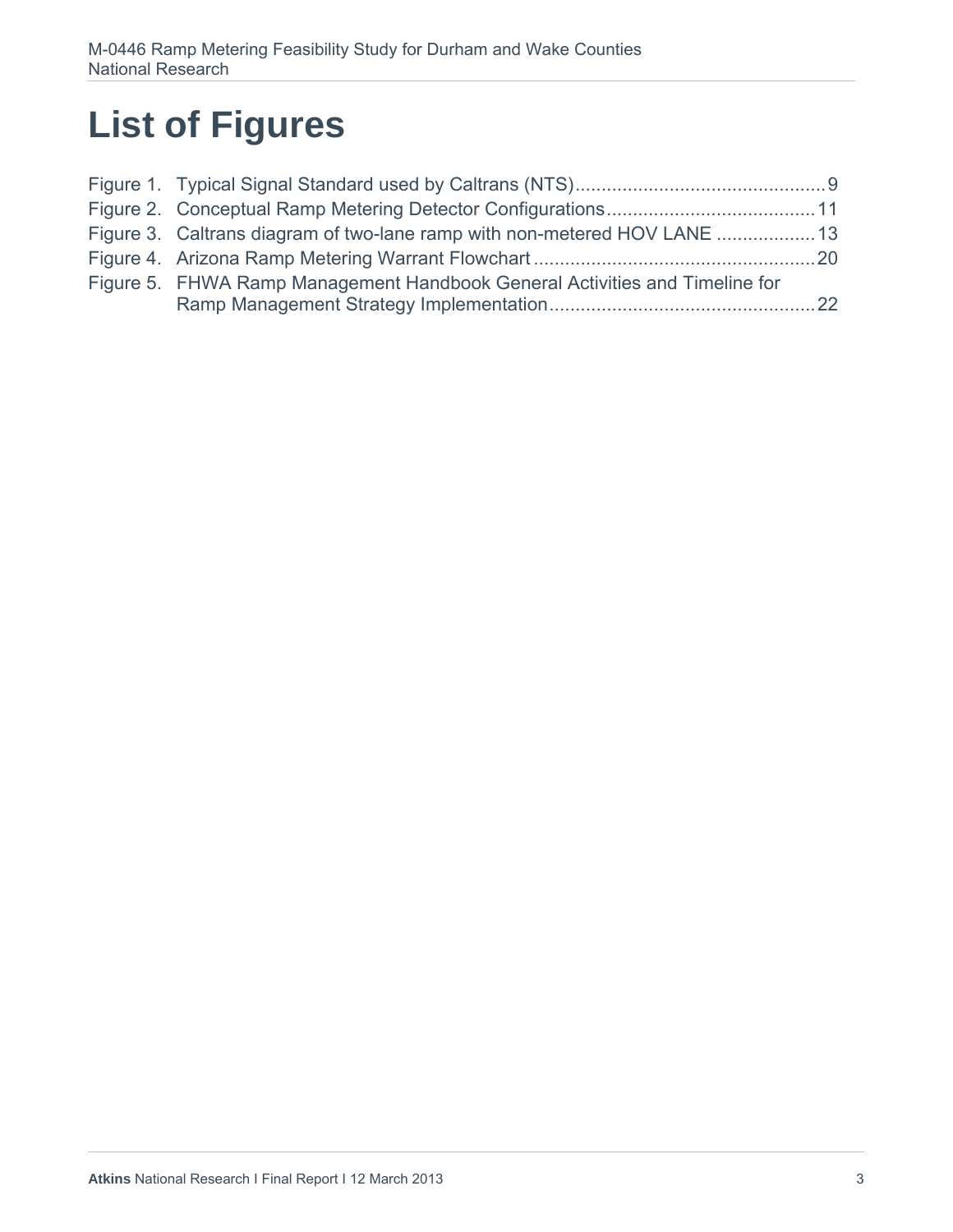# **Introduction**

This report summarizes research conducted by Atkins on the state of ramp metering systems throughout the United States and abroad. It reviews ramp metering hardware, technology, site selection criteria, implementation methods, and design standards currently used by agencies that employ ramp meters. This research includes a review of the type and effectiveness of other states' marketing and outreach when implementing new ramp metering systems as well as the measures of effectiveness that ramp meters have provided to those states.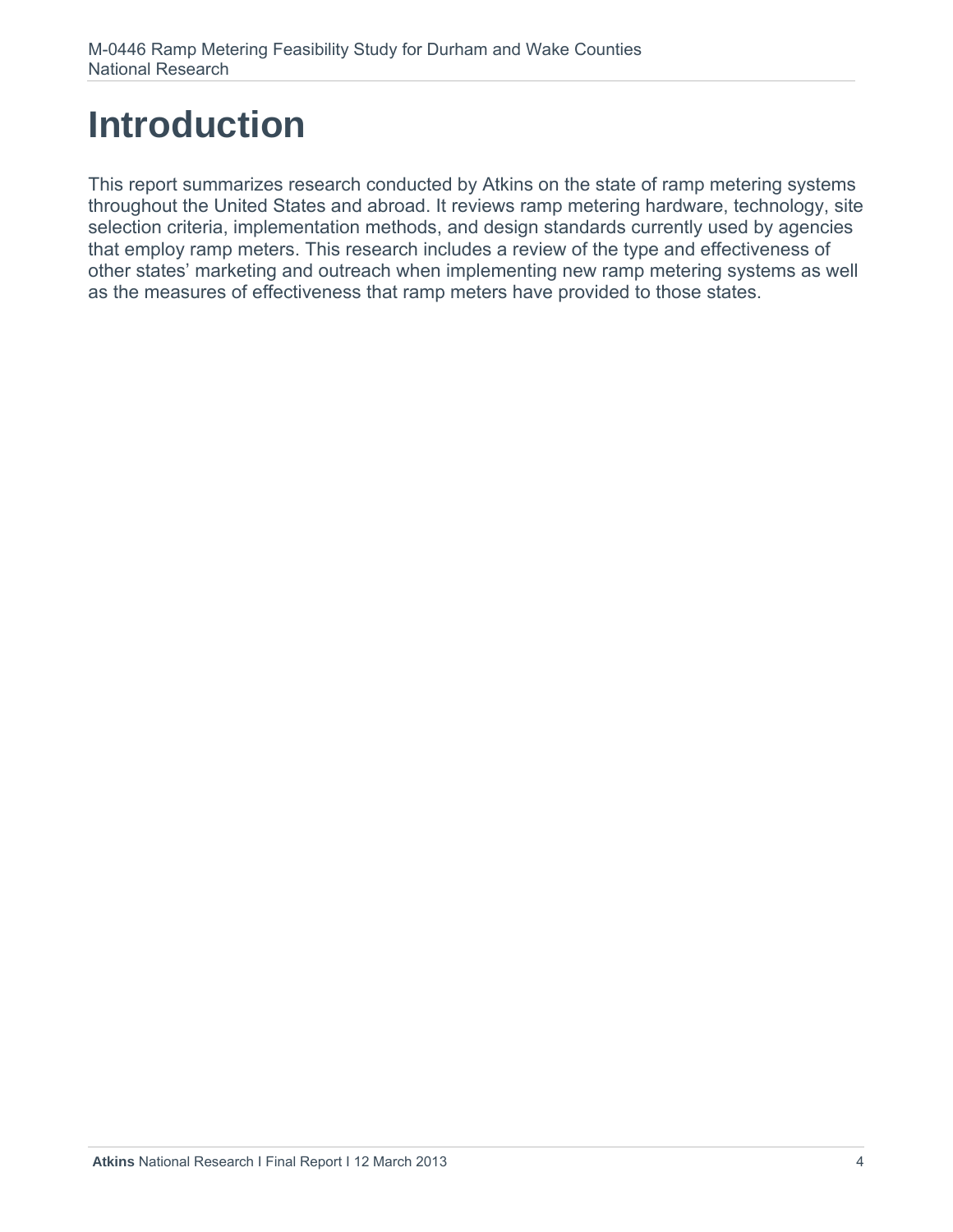# **1. Ramp Meter Essentials**

This section includes a brief history of ramp meters and a discussion of their components, benefits, and drawbacks.

# **1.1. Ramp Meter History**

Ramp metering was first introduced in 1963 on Chicago's Eisenhower Expressway as a method to deal with safety issues caused by the newly constructed Interstate Highway program's increased freeway demand, speed, congestion, and the associated collisions. Other early adopters in the 1960s were Los Angeles and Detroit. Early ramp metering was accomplished by positioning a police officer at an entrance ramp to stop and release vehicles at a predetermined rate. These early applications proved successful in achieving smoother merging onto freeways and did not disrupt mainline flows. Ramp metering systems soon spread to other metropolitan areas, and the method of a police officer manually metering the ramp was replaced with various types of traffic signal and gate assemblies.

Currently, significant U.S. ramp metering deployments are in Chicago, IL; Los Angeles, CA; Minneapolis/St. Paul, MN; New York, NY; Orange County, CA; Phoenix, AZ; Portland, OR; San Diego, CA; San Jose/San Francisco, CA; Seattle, WA; Denver, CO; Las Vegas, Nevada, Kansas City, MO/KS; Milwaukee, WI, and Atlanta, GA. A number of other metropolitan areas currently run smaller ramp metering systems. Ramp meters are operational throughout Europe, with notable deployments in England, Belgium, France, Germany, and The Netherlands.

# **1.2. Ramp Meter Purpose**

The main objective of ramp metering is to improve freeway efficiency. Ramp meters are a tool used to manage traffic on freeways by regulating the rate at which vehicles can enter the freeway, typically one or two vehicles at a time, in order to improve the average speed of all vehicles traveling on the freeway. Freeway capacity can exceed 2,000 vehicles per hour per lane (vphpl) during free-flow conditions, but can quickly drop to less than 1,500 vphpl during congested conditions. Ramp meters help balance freeway demand with capacity and prevent large platoons of vehicles from entering the freeway, which helps prevent or reduce flow breakdown on the freeway. Ramp meter implementation can increase the number of total vehicles accommodated by the freeway, making it more efficient. Although vehicles are briefly delayed at on-ramp queues, the goal is that this delay will be negated by the overall reduction in travel time.

Ramp meters consist of traffic signals located on freeway on-ramps that regulate the rate vehicles can access the freeway. The ramp metering rate is based on historical data or realtime conditions obtained by vehicle detectors. Various methods and algorithms are used in different ramp metering operations based on the system's goals, which can include the following: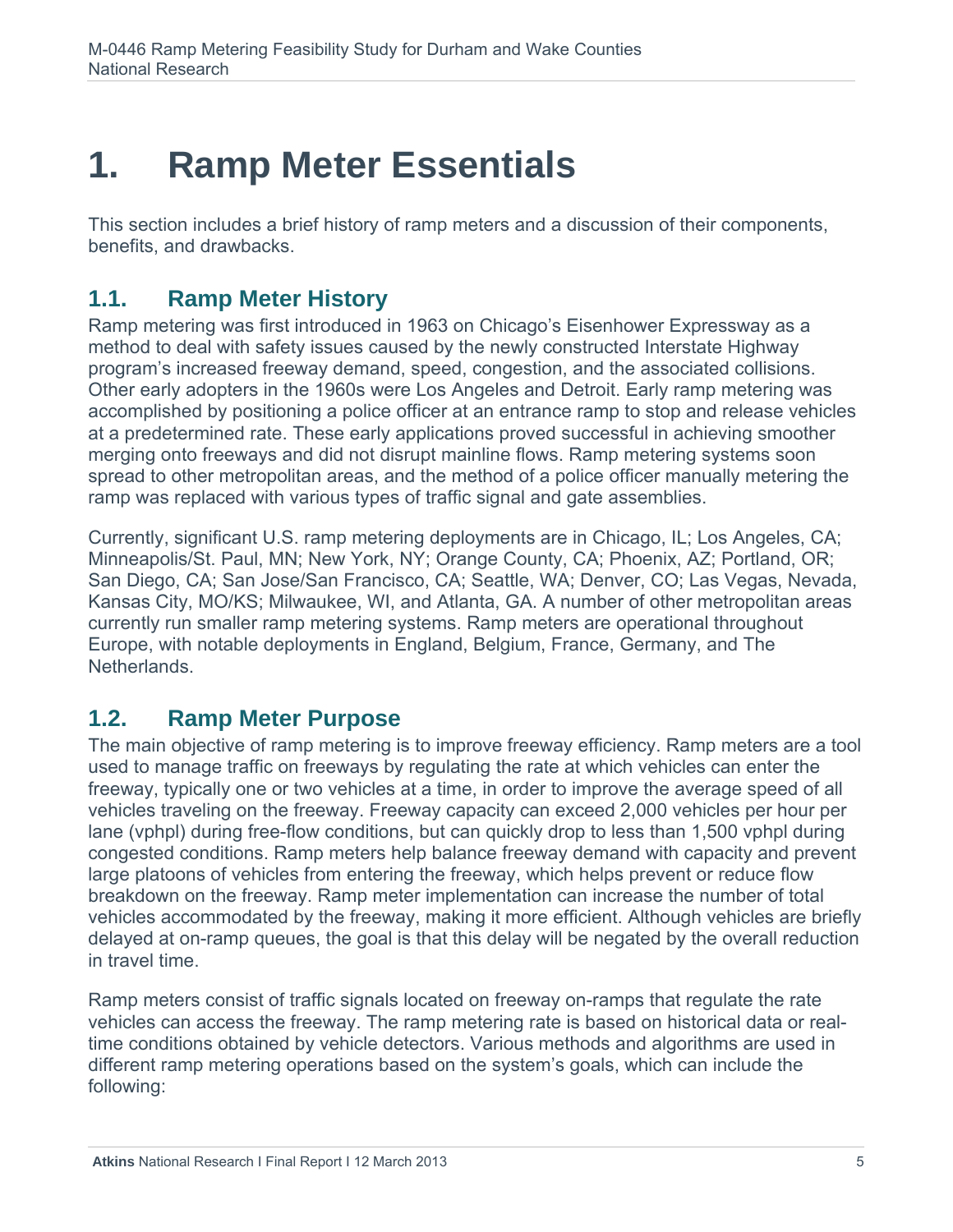- Safer and smoother merging for vehicles entering freeways
- Reduced congestion
- Increased and steadier flow
- Increased speed
- Decreased delay
- Reduced vehicle emissions
- Improved ramp queue management to prevent spillback onto the crossing roadways
- Reduced rear-end and side swipe accidents

A secondary objective of ramp meters is to reduce freeway demand by discouraging freeway use for short trips during rush hour.

In contrast, some potential negative effects have been associated with ramp meters:

- Diversion of vehicles onto adjacent/parallel surface streets
- Long queues on entrance ramps
- An inequity of delay between ramps
- An inequity that favors commuters traveling from suburbs, who access the freeway from non-metered ramps, over drivers near the city center, who access the freeway from metered ramps.

Some ramp meter systems are coordinated in order to achieve equity of delay between ramps (see Section 2.2: Algorithms and Coordination). While this can reduce the system's efficiency, it allows for a fairer distribution of queue delays. Ramp metering algorithms are often used to prevent long queues from reaching the surface streets by using queue sensors to identify increases. The metering rate will then increase as the queue length increases or hits a critical length.

# **1.3. Ramp Metering Types**

Three types of ramp metering operations are commonly used:

- Fixed time
- Local traffic responsive
- System-wide traffic responsive

Each type of metering operation can be used with one of two modes:

- One car per cycle metering one vehicle per cycle is permitted
- Platoon metering two to three vehicles per cycle are permitted (for use at freeway connectors or heavy ramps)

### **Fixed Time**

Fixed time ramp metering is the most basic type of operation. The ramp metering period only operates at pre-set times of day, and the metering rate is fixed based on historical traffic data. A fixed time ramp meter does not respond to freeway mainline conditions—equal amounts of green time are given to entering vehicles, regardless of freeway traffic conditions. Some fixed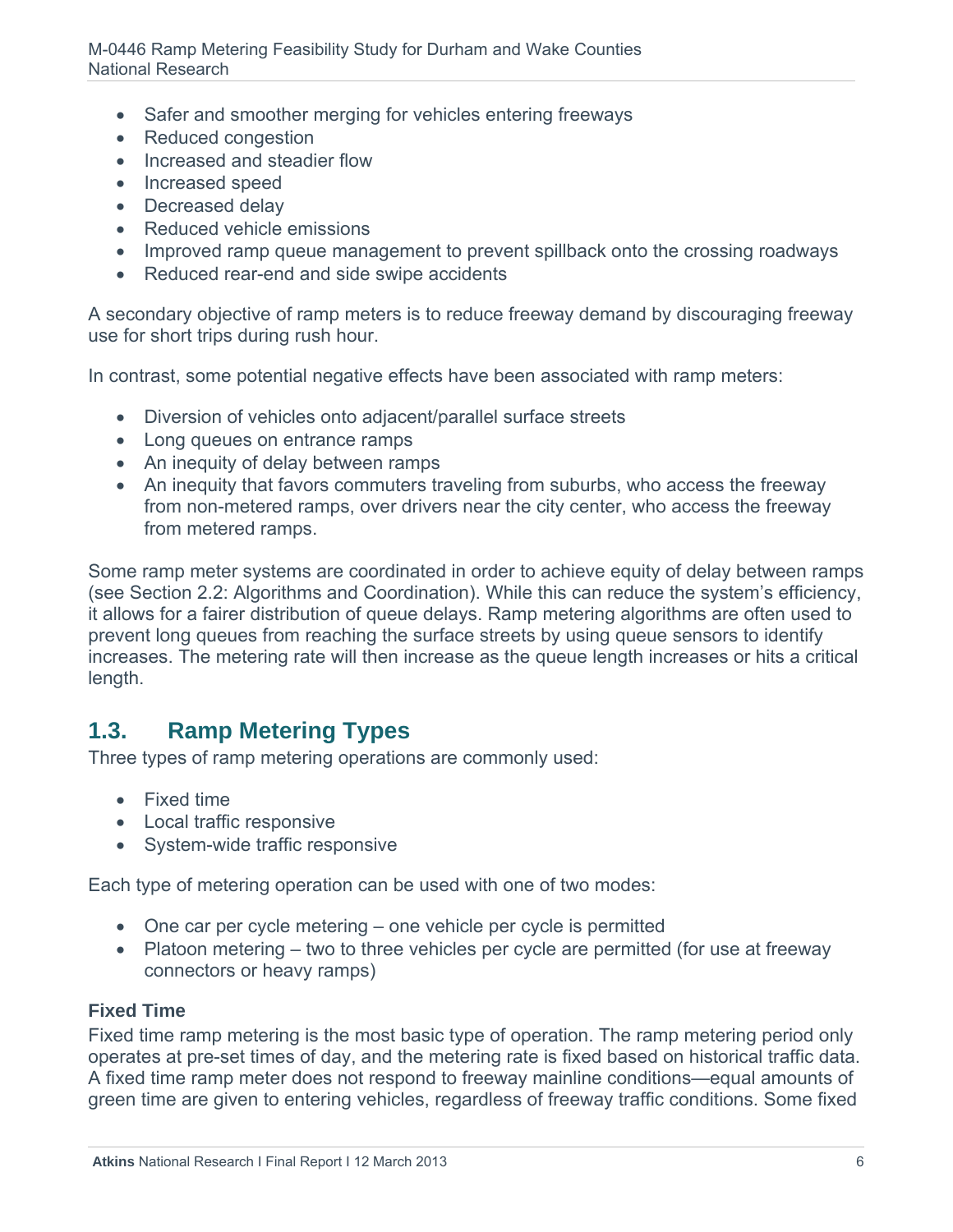time ramp meters can respond to excessive queue length and can override the metering rate by flushing the queue if it gets too long. An example of fixed time operation is found in California, where Caltrans typically uses fixed time ramp metering operations when mainline loops are malfunctioning or during construction.

## **Local Traffic Responsive**

Ramp metering using local traffic-responsive operations employs vehicle detection located on the on-ramp and on the freeway mainline upstream of the ramp. One of the key features of local traffic-responsive meters is that the meter can turn on and off throughout the day as conditions dictate. The ramp meter operates at a set rate until freeway volume drops below a set critical volume and occupancy. The controller can then override the set metering rate to allow more cars onto the freeway. One downside to local traffic-responsive metering is that it considers only what is happening adjacent to the ramp, and does not consider what is happening on the rest of the system—notably downstream.

Some local traffic-responsive operations have the capability to manage demand rates when incidents occur on the freeway. (The queue management feature is discussed in more detail in Section 2.2, Algorithms and Coordination.) Queue management allows the ramp meter to decrease the metering rate at ramps upstream of the incident, and increase the rate at ramps downstream. This feature requires certain communications infrastructure to be installed.

Georgia Department of Transportation (GDOT) primarily uses local traffic-responsive ramp metering—each ramp meter does not coordinate with any other ramp meter. However, all ramp meters are connected to the GDOT fiber network.

### **System-Wide Traffic Responsive**

This ramp metering method builds on the local traffic-responsive operation by adapting to conditions along the entire section of the freeway, not just adjacent to the ramp. System-wide traffic-responsive operation uses vehicle detection along the entire section of freeway in the ramp metering system. All ramp meters within the system are coordinated with each other to meter all vehicles entering the freeway and provide the best overall traffic management strategy. This method allows the metering rate at any ramp to be influenced by conditions at other ramps. System-wide traffic-responsive operation requires communications infrastructure that can connect to a centralized computer-controlled system. Denver, some California districts, and Portland are among the areas that use some type of system-wide trafficresponsive operation.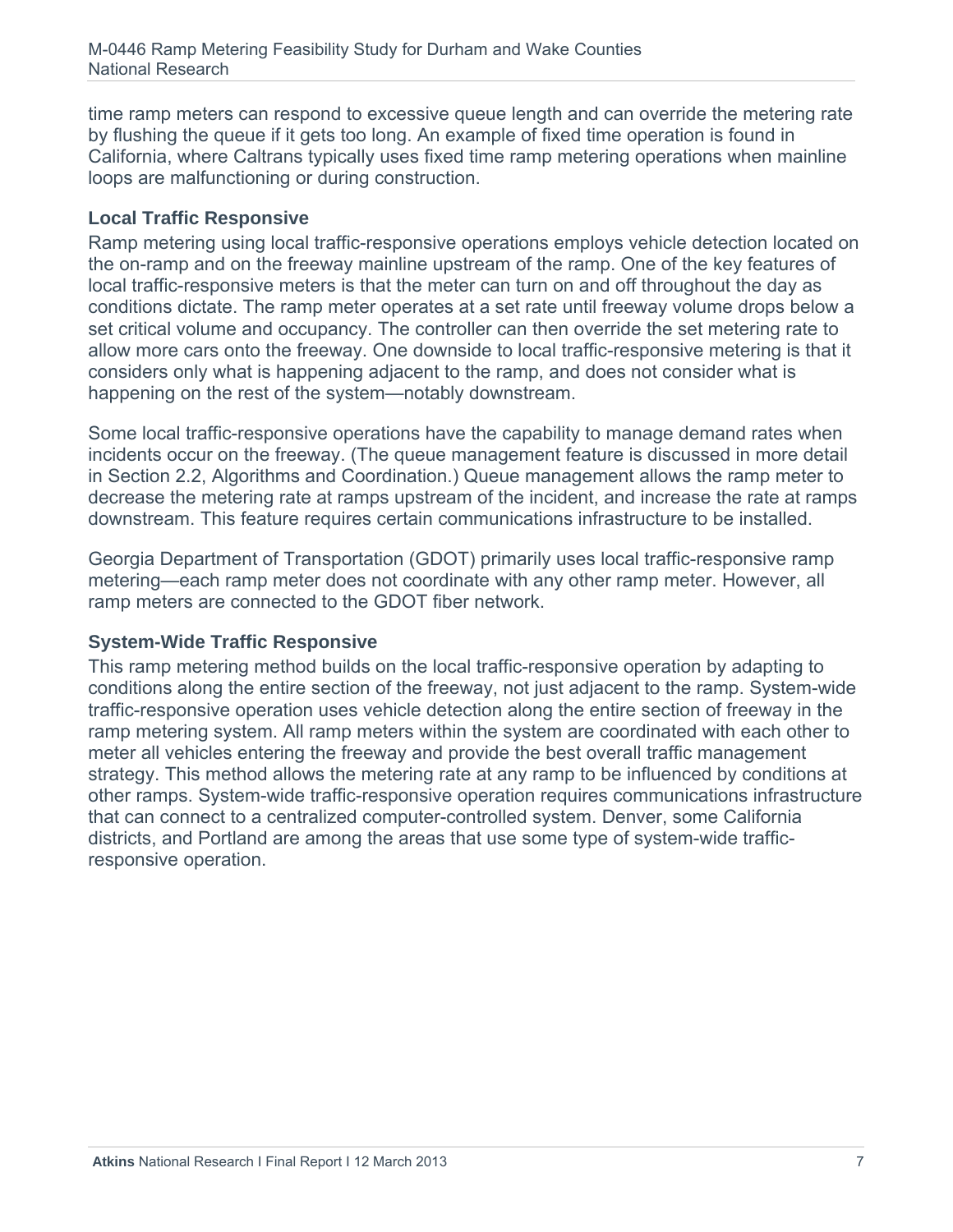# **2. Technical Research**

# **2.1. Ramp Meter Hardware**

Ramp meter technology and equipment is not much different than the technology and equipment used at a typical signal-controlled intersection. The main differences arise from the location of the ramp meter on a freeway on-ramp, and the purpose of a ramp meter as compared to a typical traffic signal at an intersection. This section describes the different technical components of ramp meter systems used by other agencies.

# **2.1.1. Ramp Meter Signals**

Ramp meters must use traffic control signals that meet standard design specifications per the the the FHWA's *Manual on Uniform Traffic Control Devices (MUTCD)*, 2009 Edition. Ramp meter signals may be either three-section head (red, amber, and green) or two-section head (red amber, and green) or two-section head (red<br>and green). The *MUTCD* requires a minimum two signal heads per ramp that face entering traffic for single-lane ramps, or multiple-lane ramps that operate with simultaneous green signal indications. Both signal heads may be mounted on the side of the roadway on a single



Type I signal pole (vertical pole only). Some agencies use both a three-section head and a two-section head on the same signal pole. Often an additional status indicator light is installed on the backside of the signal pole for enforcement.

Ramp meter signals may be put in dark mode (no indications displayed) when not in use. Some ramps have high-occupancy vehicle (HOV) bypass lanes that are not metered. These bypass lanes do not require traffic signals. When ramp meter signals are operated only during certain periods of the day, a *RAMP METERED WHEN FLASHING* (W3-8) sign should be installed in advance of the ramp meter signal near the entrance ramp or on the arterial on approach to the ramp. This sign will alert motorists to the presence and operation of ramp meters. When sight distance to the ramp meter signal or queue is impaired, advance warning signs with flashing beacons should be installed.

Ramp meter signals may be accompanied by regulatory signs indicating if the ramp meter is currently in use, how many cars may go on green, or other instructions. Often these regulatory signs are variable message signs (VMS), which allow the agency greater flexibility in controlling the ramp meter's operation.

## **California Ramp Meter Signals**

California uses two, three-section heads (300mm lenses) or a combination of a three-section head (300 mm lenses) and a two-section head (200 mm lenses) for each lane of a metered ramp (see Figure 1). The use of the three-section or two-section head depends on the type of ramp metering output. The three-section upper head is used for "two cars per green" output,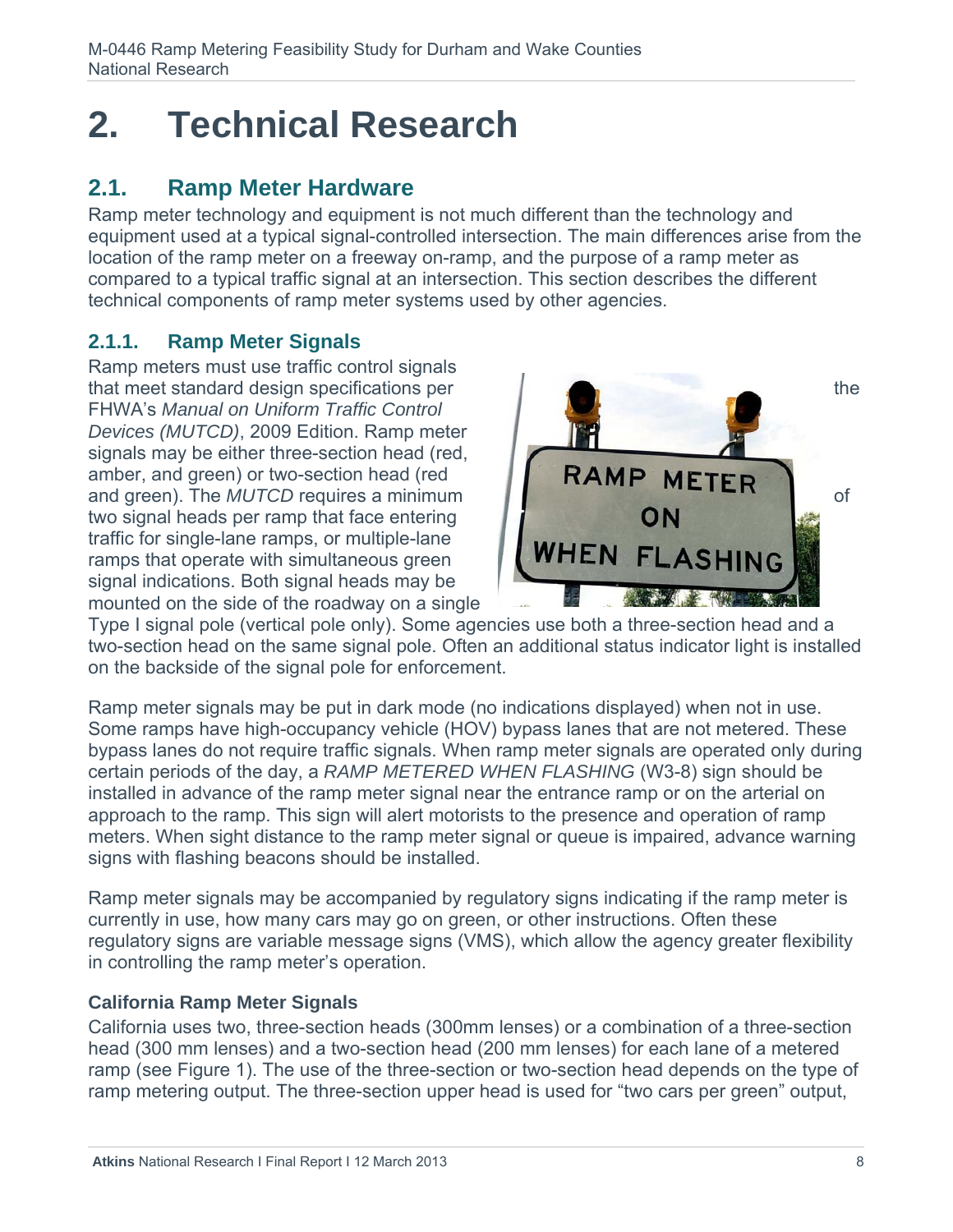and the lower two-section head is used for "one car per green" output. Additionally, a onesection head used as a signal status indicator is installed on the backside for enforcement.

A single-lane ramp requires the pedestal to be mounted on the left side of the ramp, where dual-lane ramps require a pedestal on each side of the ramp. California allows for the use of wall-mount or mast arm signals, if needed. The signal and stop bar are located in order to meet minimum acceleration lengths required by AASHTO's *A Policy on Geometric Design of Highways and Streets ("Green Book")*.

## **Georgia Ramp Meter Signals**

Georgia ramp meter signals consist of two, three-section heads mounted on a pedestal signal pole for a single-lane ramp (see photo at right). The upper-mounted signal head is a 12-inch display facing upstream, and the lower-mounted signal head is an 8 inch display facing the waiting vehicle. The upper 12-inch display contains an enforcement display facing downstream.

Multi-lane entrance ramps contain a mastarm signal pole with two, three-section heads per lane—one signal per lane has an accompanying enforcement indicator for downstream visibility. The mast arm is



located about 60 feet downstream of the stop bar in order to meet minimum acceleration lengths required by AASHTO's *Green Book*.



**Figure 1. Typical Signal Standard used by Caltrans (NTS)**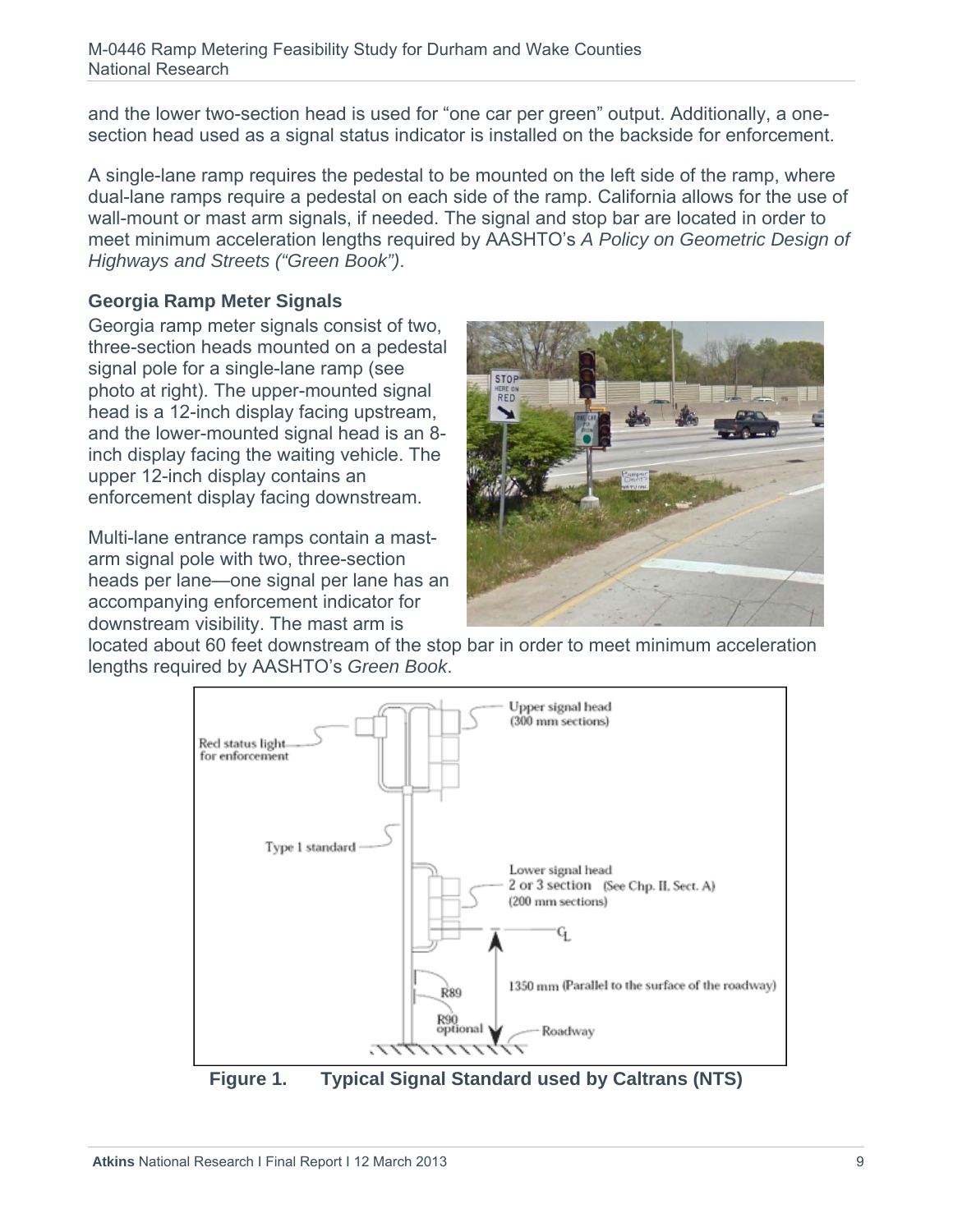## **Arizona Ramp Meter Signals**

Arizona uses two-section heads, with two heads on each signal pole. The upper twosection head is a 12-inch light-emitting diode (LED) signal head that is mounted at a 10-foot elevation; the lower two-section head is an 8-inch LED signal head mounted at a 4.5-foot elevation. The lower head faces the vehicle at the stop bar; the upper head faces vehicles that are 300 feet upstream of the stop bar. A "One Vehicle per Green" sign is mounted on the signal



pole between the two signal heads. Additionally, a 2-inch red LED enforcement indication is mounted at a 10-foot elevation, facing the downstream enforcement area. The stop bar is located in order to meet minimum acceleration lengths required by AASHTO's Green Book.

## **Minnesota Ramp Meter Signals**

Minnesota ramp meter traffic signals are mounted 300 to 600 feet upstream from the point where the ramp and the freeway merge. The meters use two, three-section 8-inch heads that are mounted on each signal pedestal. The upper signal head is mounted at a 10-foot elevation and aimed at vehicles entering the ramp. The lower signal head is mounted at a 5-foot elevation, aimed at the stop line. A singlelane ramp requires that the pedestal be mounted on the left side of the ramp; dual-



lane ramps require a pedestal on each side of the ramp.

### **United Kingdom Ramp Meter Signals**

The United Kingdom uses two signal heads at eye level that are turned to face the driver, and two high-level signal heads that face up the on-ramp. Each signal head has three aspects (red, amber, and green) and a yellow backing board to distinguish it from standard traffic signals.



## **Europe Ramp Meter Signals**

• Belgium. Three aspect signal heads with yellow backing boards are used. A flashing amber signal indicates that the system has been switched off due to excessive queues. Signs on the on-ramp explain how the system works.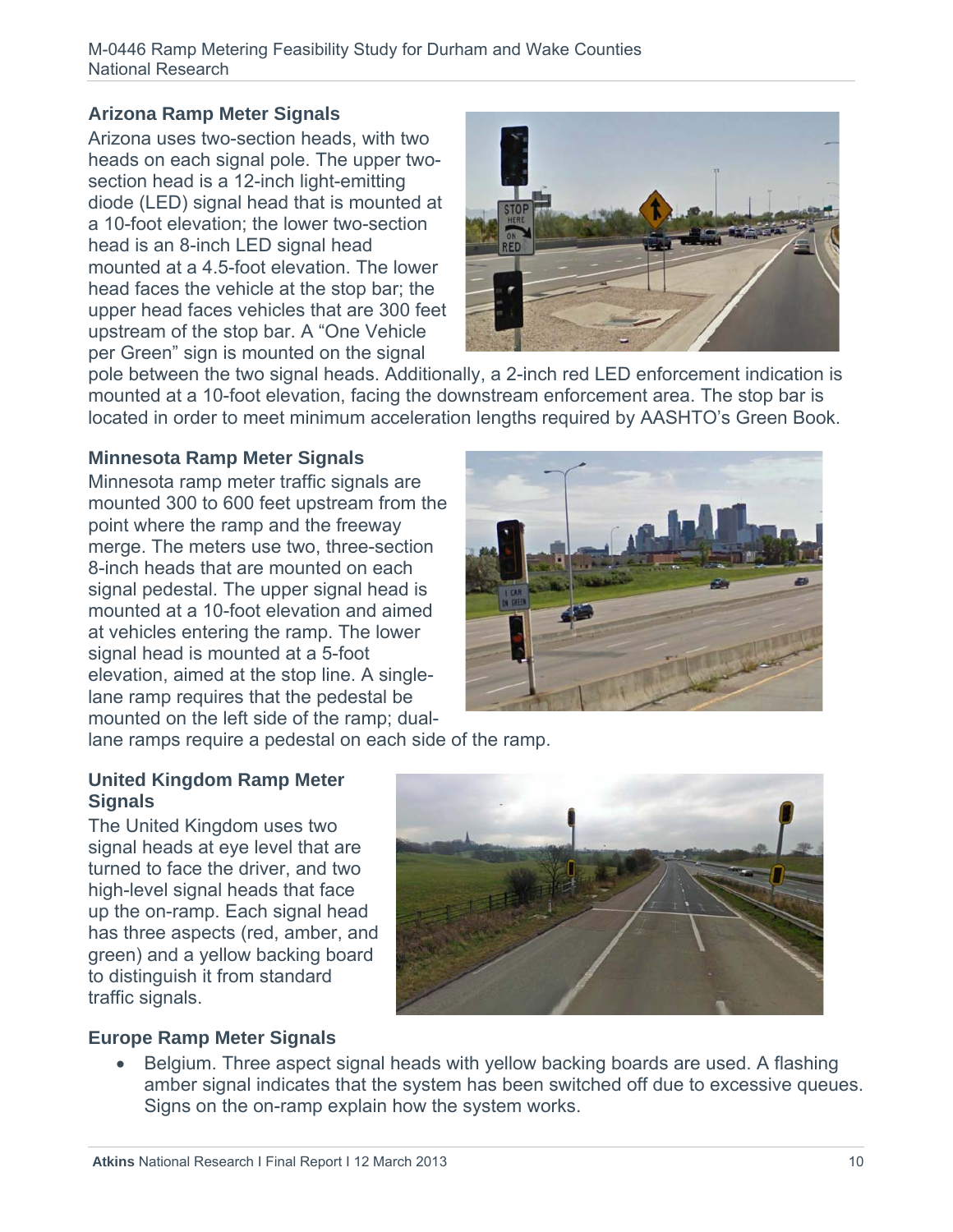- Germany. Three aspect signal heads with yellow backing boards are used. The signals are switched off when not operational.
- France. Two aspect signal heads (red/amber) with a yellow backing board are used. A warning sign with a flashing amber signal installed at the ramp entry indicates when ramp metering is operational.
- The Netherlands. Three aspect signal heads with yellow backing boards are used. A warning sign with a flashing amber signal installed at the ramp entry indicates if ramp metering is operational. The lamps are switched off when not operational.

## **2.1.2. Ramp Meter Vehicle Detection**

Responsive traffic ramp metering for local and system-wide operation requires several vehicle detectors on both the freeway mainline and on the ramp (Figure 2). Fixed time operation ramp meters rely on historical or predicted traffic data and use only vehicle detection on the ramp for queue management or to actuate and terminate the metering cycle. Traditionally, detection has been implemented in the form of induction loops; however, other detection devices can be used if they are more suitable to the agency and the environment.

GDOT in Atlanta uses inductive loop detection on ramps and video detection on freeway mainlines to avoid the hazards related to installing loops on an operating freeway. The video detectors are placed to detect mainline traffic conditions in the four outermost travel lanes, 50 to 500 feet upstream of the ramp gore where meters are proposed. GDOT also requires a closed-circuit television (CCTV) camera to view the ramp meter stop bar and discharge area of each ramp meter location. When possible, the CCTV camera is installed on the same pole as the vehicle detection cameras. GDOT has indicated that video detection on the mainline has been effective.

Southern Nevada uses inductive loop detection on ramps and radar detection on freeway mainlines to avoid hazards related to installing loops on an operating freeway. Significant CCTV coverage at ramp meter locations allows the agency to monitor ramp meter activity and control the ramp meter operations as necessary.



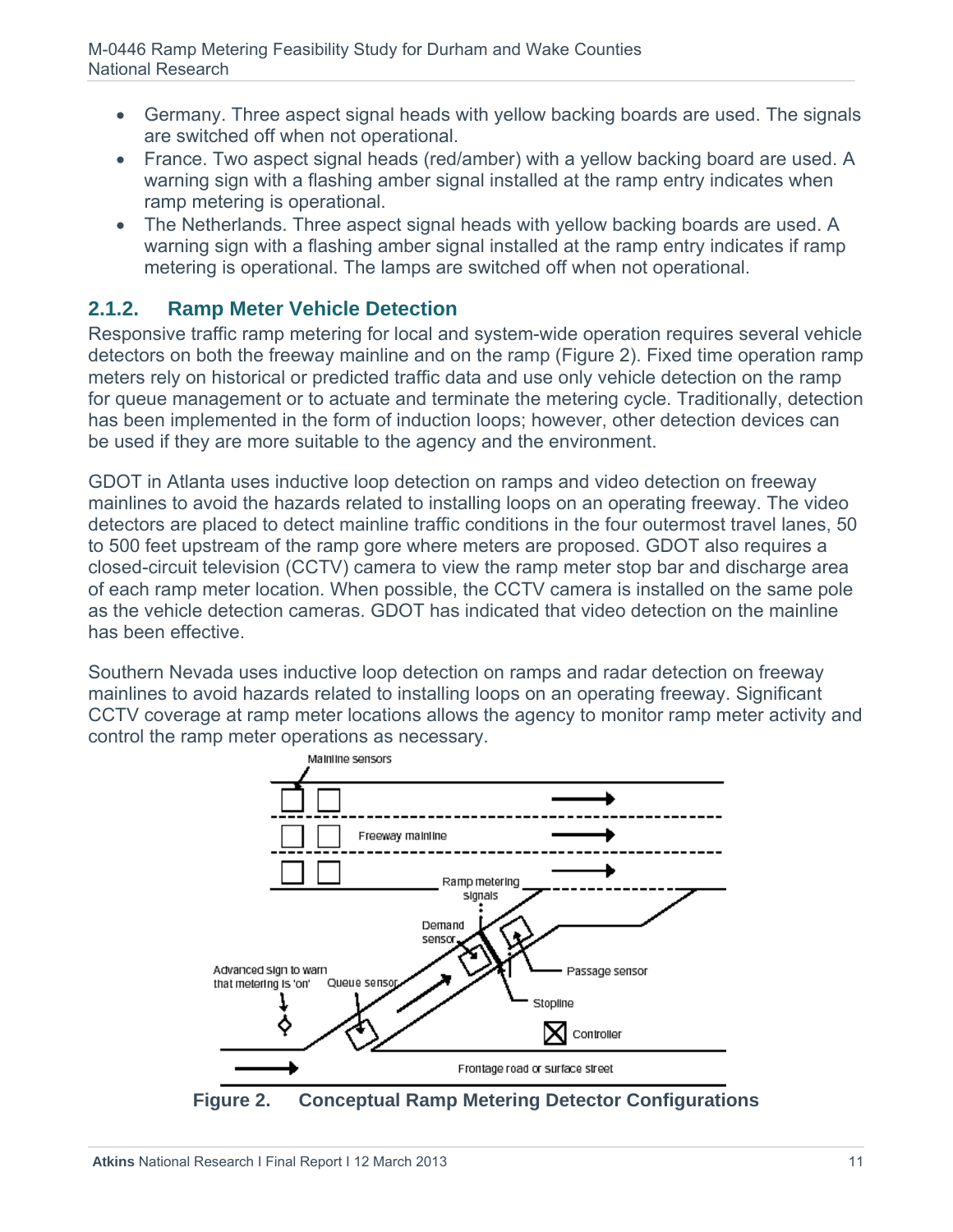Ramp meter detectors are located based on the detector's function, which include demand, passage, ramp queue, mainline, exit ramp (system-wide metering operations only), and entrance ramp without meter (system-wide metering operations only).

Demand detectors, located just upstream from the stop bar, detect the presence of a vehicle at the ramp meter and initiate the ramp metering cycle. Passage detectors are located just downstream from the stop bar to detect and count the number of vehicles entering the freeway, which can be used to determine the duration of the green signal display.

Queue management detectors, located near the ramp intersection and the adjacent surface street, monitor excessive queues that exceed the ramp storage capacity. If the detectors identify that ramp queues are about to back up onto surface streets, they will increase the metering rate or temporarily terminate ramp metering operations. Additional intermediate queue detectors can be located along the ramp to monitor ramp queues and attempt to dissipate the excess before it backs up to the surface street.

To determine the optimal metering rate, freeway mainline detectors are used to monitor the freeway flow rate and speed. In local ramp metering operations, mainline detectors are located upstream of the entrance ramp gore point. System-wide metering operations can use mainline detectors downstream of ramps as well.

The United Kingdom ramp metering systems use existing detection loops along the freeway mainline. Optimum detection loops are chosen for monitoring upstream and downstream of the merge area. Up to 12 sets of loops can be installed on the on-ramp for queue management purposes.

# **2.1.3. Controllers and Cabinets**

Just as each traffic signal-controlled intersection requires a controller cabinet assembly, each ramp meter location also requires a controller cabinet. Equipment required for a ramp meter cabinet is similar to a controller cabinet at a traffic intersection. Cabinet location requirements, such as clear zone, maintenance pad, and safety requirements, are typically the same for ramp meter cabinets and traffic signal cabinets. In Arizona, ramp meter cabinets are required to be located a minimum of 20 feet upstream of the stop bar, so that the ramp signal heads are visible from the front door of the cabinet. Cabinet location should also comply with distance requirements for inductive loop detectors, if used.

Ramp meters are controlled by traffic signal controllers operating with specialized software embedded in the controller (firmware), which differs from traffic intersection control firmware. This firmware operates the ramp metering strategies employed. Arizona uses a Model 179 controller unit that contains firmware by Bi Trans Systems developed for the Arizona Department of Transportation. Arizona requires the Model 179 controller be equipped with non-volatile random-access memory and battery backup to ensure that the ramp timing parameters are not lost in the event of a power outage.

California and Oregon require a Model 170 or a Model 2070 controller. The 2070 controllers provide similar functions to the 170 controller, but are more powerful and can provide additional functionality. GDOT uses 2070L controllers.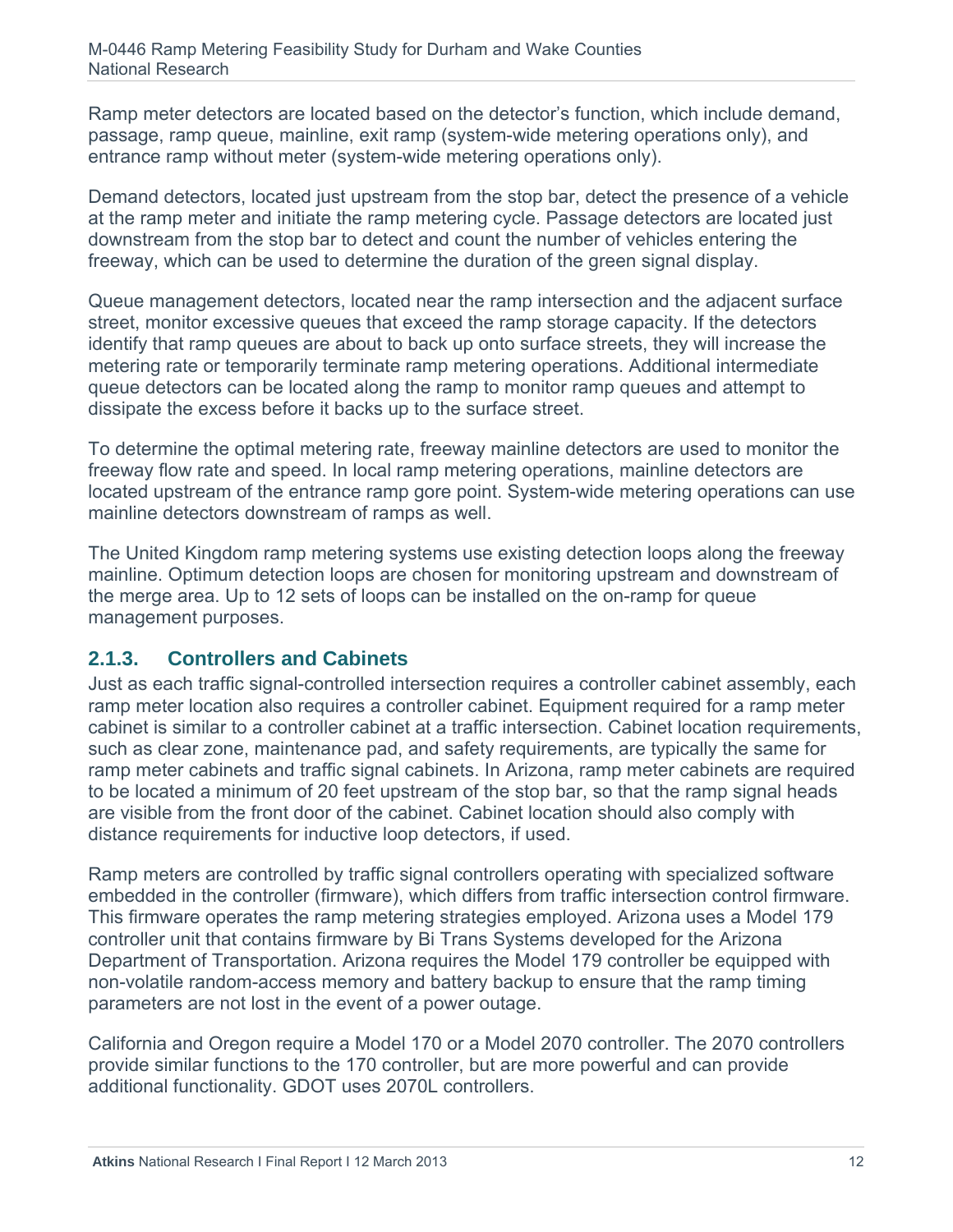Ramp meter control cabinets can contain communications equipment, such as a modem or fiber-optic patch panel, to monitor and communicate with the controller from the transportation management center (TMC). This allows traffic control operators to remotely control ramp meter functions.

# **2.1.4. Signing and Marking**

The presence of ramp meters can often be unexpected by approaching drivers. Advancewarning signs and markings can help inform motorists that they are approaching a ramp meter, thus preparing the driver to come to a stop before entering the freeway. In Kansas, flashing yellow lights located near the ramp entrance alert motorists that the ramp is being metered and that they should be prepared to stop. California employs advance-warning devices at ramps where sight distance to the ramp meter signal or queue is impaired, and recommends that advance warnings be placed at all locations to indicate that metering is operational. California's advance warning devices typically consist of a flashing "SIGNAL AHEAD" beacon and an internally illuminated "METER ON" sign beneath the beacon.





Signs and road striping at the ramp meter indicate where to stop and how to proceed. Typical signs instruct the motorists to "STOP HERE ON RED" or "ONE CAR PER GREEN," depending on the ramp metering method used (e.g., "TWO CARS PER GREEN," "ONE CAR PER GREEN EACH LANE," etc.). Arizona uses an additional sign for newly metered ramp lanes—"ALL VEHICLES STOP ON RED."

Some ramp meters have HOV preferential lanes that allow carpools, buses, or other preferred vehicles to bypass the ramp meter (Figure 3). These lanes are indicated by signs and pavement markings. California has HOV signs that include "WHEN METERED" to indicate single-occupancy vehicles are allowed in these lanes during non-metering periods. Arizona DOT also employs HOV-equipped ramp meters.



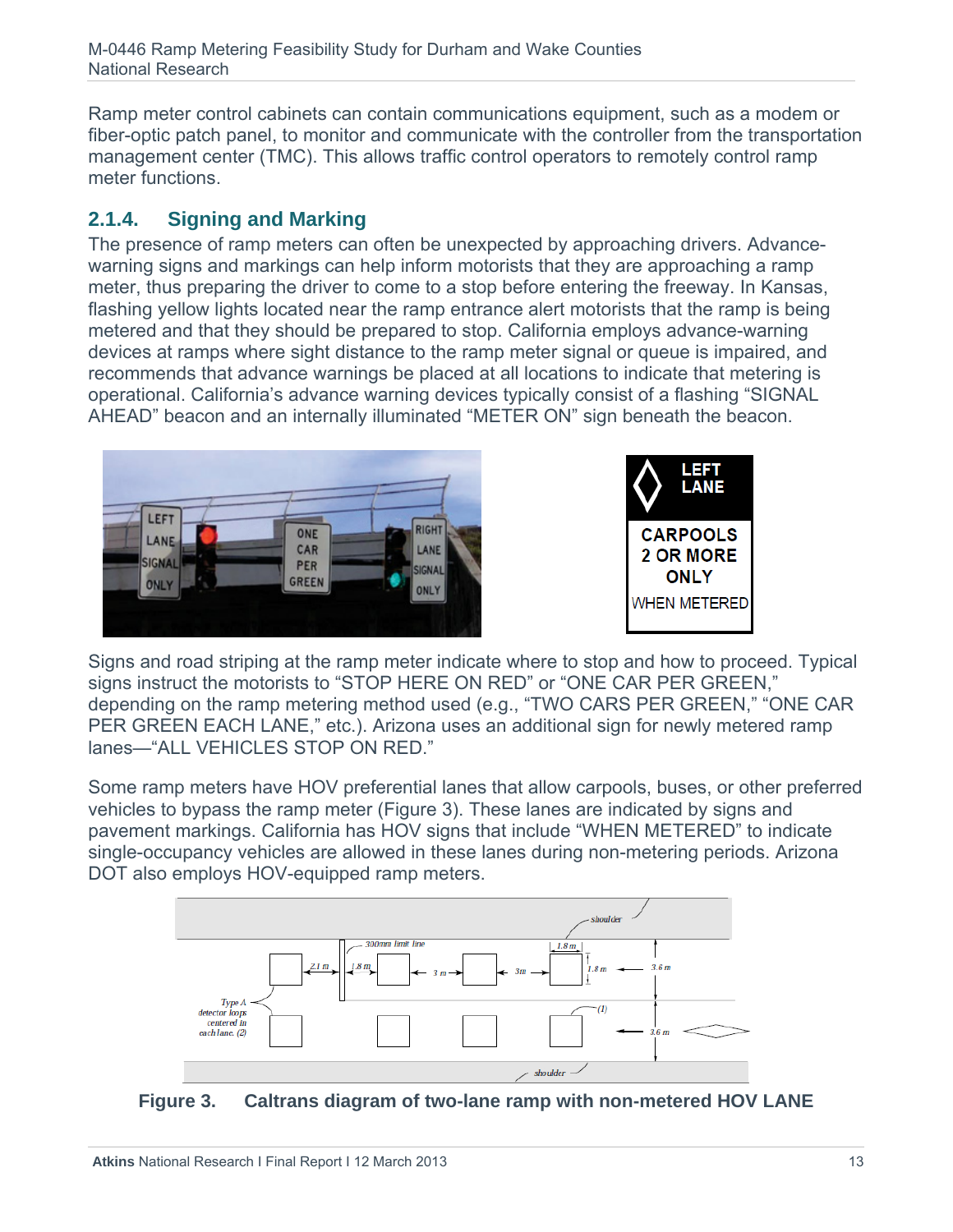# **2.2. Algorithms and Coordination**

Ramp meter algorithms are used to determine the metering rate in traffic-responsive systems. Algorithms can be as simple as a table lookup function or as complex as a formula that considers many conditions. The ramp metering operation type determines the type of algorithm needed for the ramp meter to function to its full potential. Accurate data from vehicle detectors are key to variable ramp meter algorithms. Table 1 shows a summary of ramp meter operation algorithms. When there is communications infrastructure between TMCs and the ramp meter controllers, the TMC operator can control the ramp meter operation remotely using ramp meter software that resides at the TMC and interfaces with the ramp meters in the field.

## **Fixed-Time Ramp Metering**

Algorithms are not used for fixed-time ramp metering. The metering rate is pre-set for different times of day based on historical or predetermined traffic data. Fixed-time ramp meter algorithms do not consider real-time freeway mainline traffic.

## **Local Traffic-Responsive Ramp Metering Algorithms**

More complex algorithms are used for determining the metering rate for local responsive ramp meter control, based on real-time traffic conditions on the freeway mainline adjacent to the ramp. It follows the concept that if the freeway volume falls below a predetermined value, then the ramp meter increases the metering rate to allow more cars to enter the freeway from the ramp. If the freeway volume increases to a predetermined value, then the ramp meter decreases the metering rate, reducing the amount of cars allowed to enter from the ramp. Freeway volume, speed, capacity, and other factors can be used in the algorithm to determine the metering rate that best serves the goals of the ramp meter.

## **System-wide Traffic-Responsive Ramp Metering Algorithms**

System-wide algorithms are more complex and are used to coordinate a group of ramp meters to operate as an integrated system. This allows the ramp meters to balance queue delay and better manage bottlenecks and congestion. Algorithms used in system-wide ramp meter control require communicating the real-time traffic data to a central computer system to determine the optimum metering rate for each ramp in the system. System-wide ramp metering algorithms can also coordinate metering rates throughout the system in order to balance wait times and queue lengths.

## **Examples of Specific Algorithms**

- ALINEA is a ramp metering strategy that uses local feedback. It attempts to maximize freeway mainline throughput by maintaining desired freeway occupancy. It requires only one freeway detector per lane downstream of the entrance ramp. ALINEA provides closed-loop traffic responsive control where metering rates are calculated to maintain desired occupancy. The algorithm assumes that vehicles from the meter reach the detector within a measured time.
- BOTTLENECK is a centralized algorithm that provides local and system-level control on a selected freeway section. The local metering rate is selected from a look-up table based on the evaluation of upstream demand and downstream capacity of the freeway. System metering rate is based on system capacity constraints. The system-level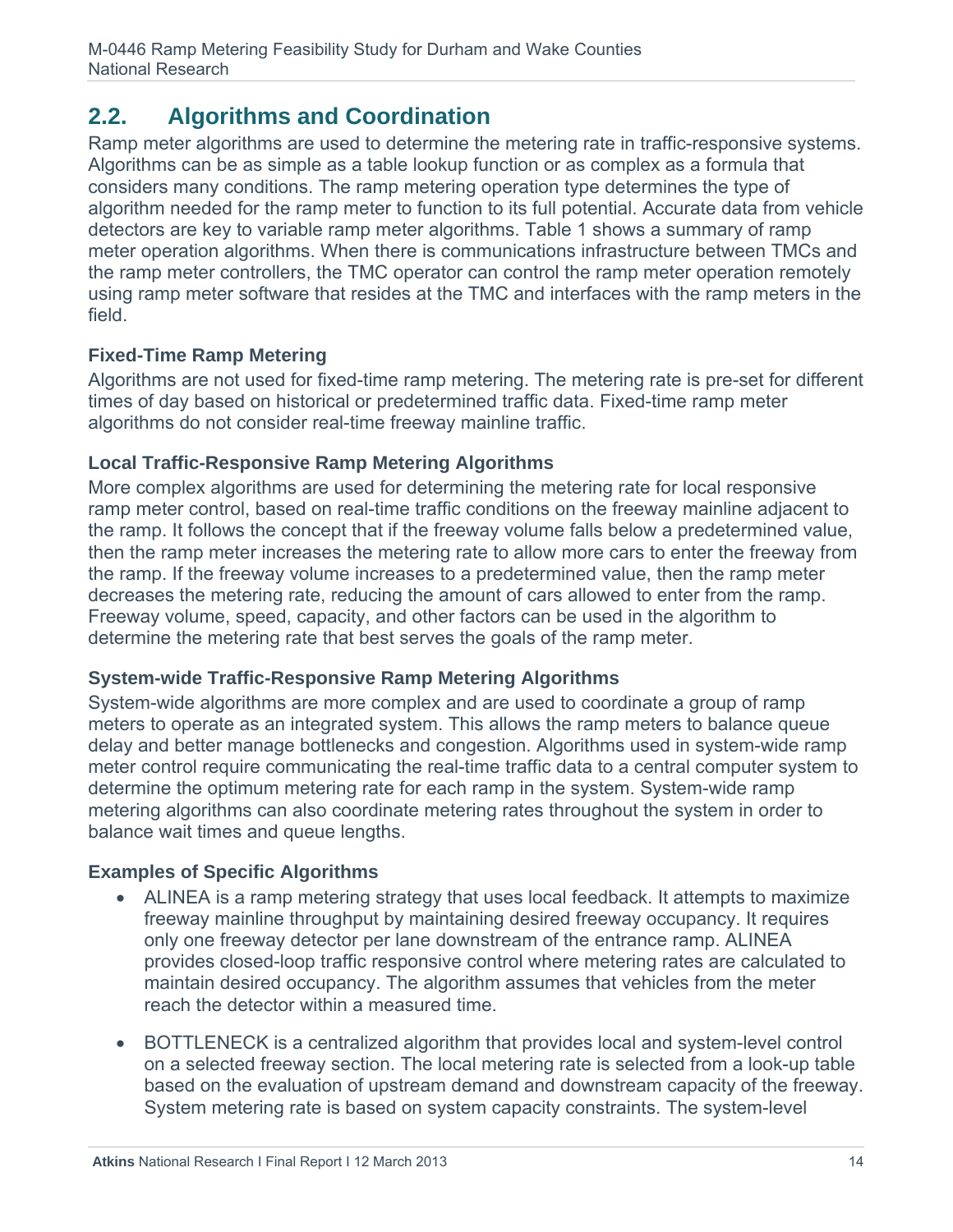control identifies a bottleneck, determines the volume reduction needed to reduce or eliminate the bottleneck, and then distributes this reduction to upstream ramps according to predetermined weights. This algorithm has been used in Seattle, Washington, for a number of years.

- ZONE is an algorithm that divides a freeway into several zones (3 to 6 miles in length). The upstream end of the zone is a free-flow area, and the downstream end is treated as the critical bottleneck. This algorithm calculates metering rates based on volume control in each zone.
- RAMBO was developed by the Texas Transportation Institute for use by the Texas Department of Transportation. It consists of two programs—RAMBO I and RAMBO II. RAMBO I evaluates plans generated based on ramp metering specifications. RAMBO II is a system ramp metering package that evaluates metering rates based on forecasted traffic conditions along a section of freeway containing up to 12 metered ramps.

## **2.2.1. Queue Management**

Queue management algorithms are used in almost all ramp metering systems. The algorithm mitigates queuing on the ramp to prevent traffic from backing up to the crossroad and potentially causing a safety hazard. It also prevents drivers from experiencing excessive queue delay that can cause frustration. As the queue builds to an unacceptable length, the algorithm increases the metering rate to reduce the queue. If the queue reaches a critical predetermined level, the ramp meter shuts off to reduce the queue, even though it may have negative effects on the freeway operation. Queue management also improves the fairness of ramp metering by giving priorities to vehicles in a long queue.

The Minneapolis/St. Paul ramp metering system in Minnesota applies both a queue length constraint and a restriction on-ramp delay, which ensures that the waiting time at on-ramps does not exceed 4 minutes.

The United Kingdom uses two algorithms for handling ramp queues. Queue Management aims to maintain the queue at a desired level, and Queue Override detects if the queue is in danger of backing onto local roads and applies the maximum release rate. There is no mechanism to switch off metering if the queue backs onto local roads; however, due to efficient queue management and override strategy, this has not been required.

## **2.2.2. Equity of Delay**

The ramp control algorithm that produces the most efficient average travel time may not be the best algorithm in practice. Equity of delay between ramp meters must also be considered. While improving freeway efficiency is the most important goal of ramp metering, equity should be the second objective. Ramp metering algorithms may tend to favor some ramps over others by having different metering rates at different ramp sites. This can cause a variance in queue delay throughout the ramp metering system. Inequity of ramp meter delay was one concern voiced by citizens in the Minneapolis/St. Paul region, which precipitated a 6-weeklong ramp meter evaluation period (discussed in Section 4.2). Minnesota Department of Transportation implemented more restrictive maximum queue delay times and queue lengths in order to lessen inequitable ramp meter operations.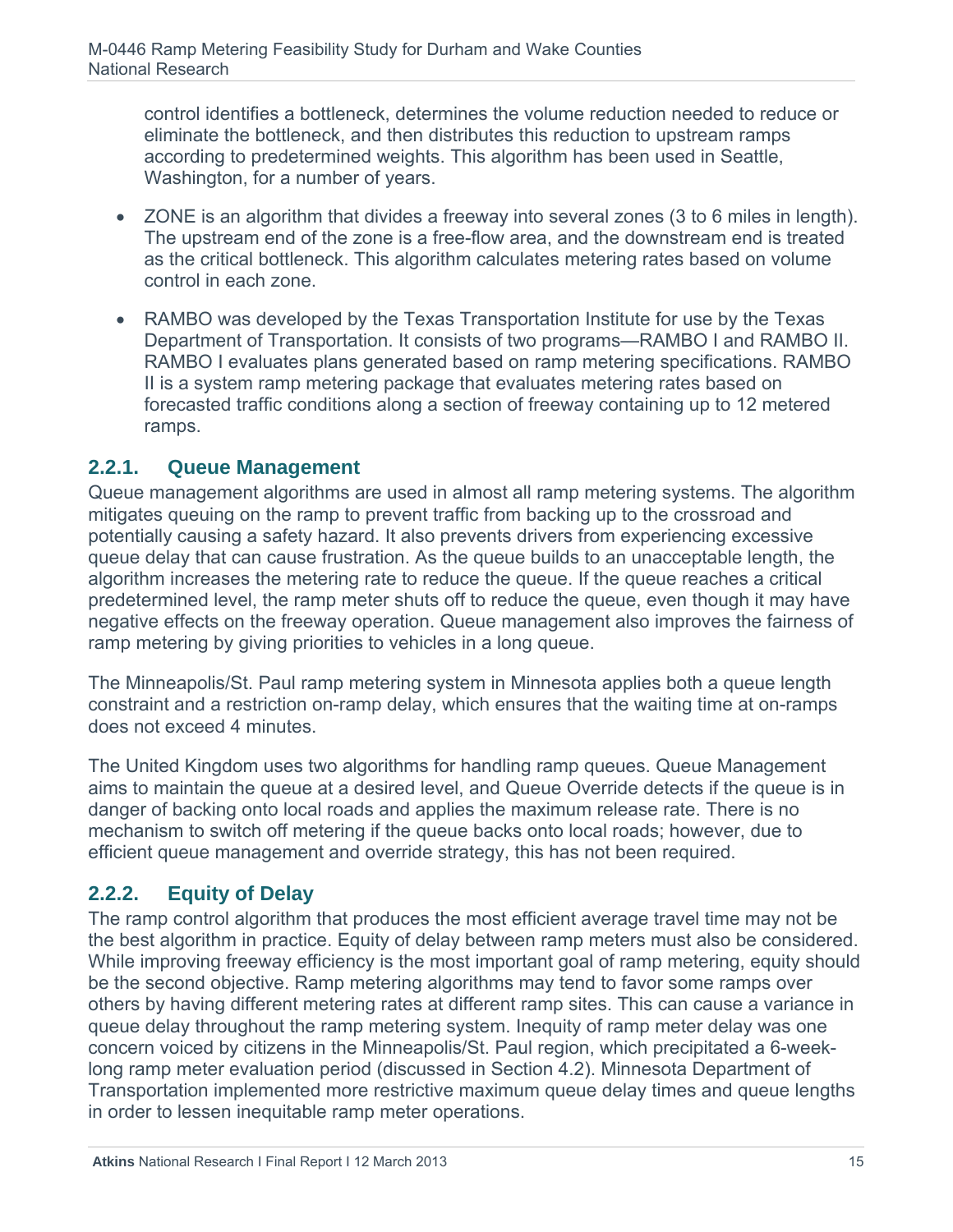Denver uses a strategy known as a "helper algorithm" that applies more restrictive metering rates at upstream ramps in order to relieve a downstream ramp operating at a more restrictive rate.

| <b>Ramp Meter</b><br><b>Operation Type</b>  | <b>Algorithm</b>                                                                                                                              | <b>Vehicle</b><br><b>Detection</b><br><b>Required</b>                                                                                                    | <b>Benefits</b>                                                                                                                                                                                                             | <b>Downsides</b>                                                                                                                                                                                                                                               |
|---------------------------------------------|-----------------------------------------------------------------------------------------------------------------------------------------------|----------------------------------------------------------------------------------------------------------------------------------------------------------|-----------------------------------------------------------------------------------------------------------------------------------------------------------------------------------------------------------------------------|----------------------------------------------------------------------------------------------------------------------------------------------------------------------------------------------------------------------------------------------------------------|
| <b>Fixed Time</b>                           | Simple-typically<br>set to time of<br>day based on<br>historical or<br>predicted<br>volumes.                                                  | Only to detect<br>presence at stop<br>bar on ramp. If<br>queue<br>management is<br>used, additional<br>detectors are<br>required<br>upstream on<br>ramp. | Simple ramp<br>metering strategy.<br>Can be used if<br>communications<br>are temporarily<br>down, if mainline<br>vehicle detectors<br>are malfunctioning,<br>or during<br>construction.                                     | Does not respond to<br>real-time changes in<br>mainline traffic<br>volume. Atypical<br>events, such as<br>crashes or lane<br>closures, are not<br>accounted for, Does<br>not consider whole<br>freeway system.                                                 |
| <b>Local Traffic</b><br>Responsive          | Metering rate<br>adjusts based<br>on current<br>conditions on<br>freeway<br>adjacent to<br>ramp.                                              | Detectors located<br>on ramp and on<br>freeway only<br>adjacent to ramp.                                                                                 | Responds to real-<br>time traffic<br>conditions near<br>ramps. Does not<br>require<br>communications to<br>central TMC.                                                                                                     | Does not consider<br>freeway conditions in<br>the rest of the system.                                                                                                                                                                                          |
| System-wide<br><b>Traffic</b><br>Responsive | Complex<br>algorithms are<br>used to<br>determine each<br>ramp's optimum<br>metering rate in<br>order to benefit<br>the system as a<br>whole. | Detectors located<br>on ramps and<br>along entire ramp<br>metering section<br>of freeway.                                                                | Responds to real-<br>time traffic<br>conditions<br>throughout the<br>entire system. Can<br>prevent or reduce<br>bottlenecks<br>downstream of a<br>ramp. Has potential<br>for most benefit of<br>all metering<br>operations. | <b>Requires</b><br>communications to<br>central computer<br>system at TMC to<br>operate.<br>Communications or<br>central computer<br>failure can take<br>system off-line. Has<br>potential to favor some<br>ramps over others,<br>creating inequity<br>issues. |
|                                             |                                                                                                                                               |                                                                                                                                                          | Note that queue management strategies can be used with all ramp meter energtion types                                                                                                                                       |                                                                                                                                                                                                                                                                |

**Table 1. Summary of Ramp Meter Operation Type** 

*Note that queue management strategies can be used with all ramp meter operation types.* 

# **2.3. Ramp Meter Site Selection**

Optimal selection of a ramp meter site is based on physical ramp characteristics and freeway traffic characteristics.

A number of factors are considered in determining if a ramp is suitable for ramp metering operations. Different aspects of the ramp's physical site characteristics (length, number of lanes, shape, grade, and presence of an HOV lane) are considered in determining if a ramp meter is safe to install and would be beneficial. Other characteristics (ramp and freeway capacity, volume, speed, and accident history) are also considered in determining a beneficial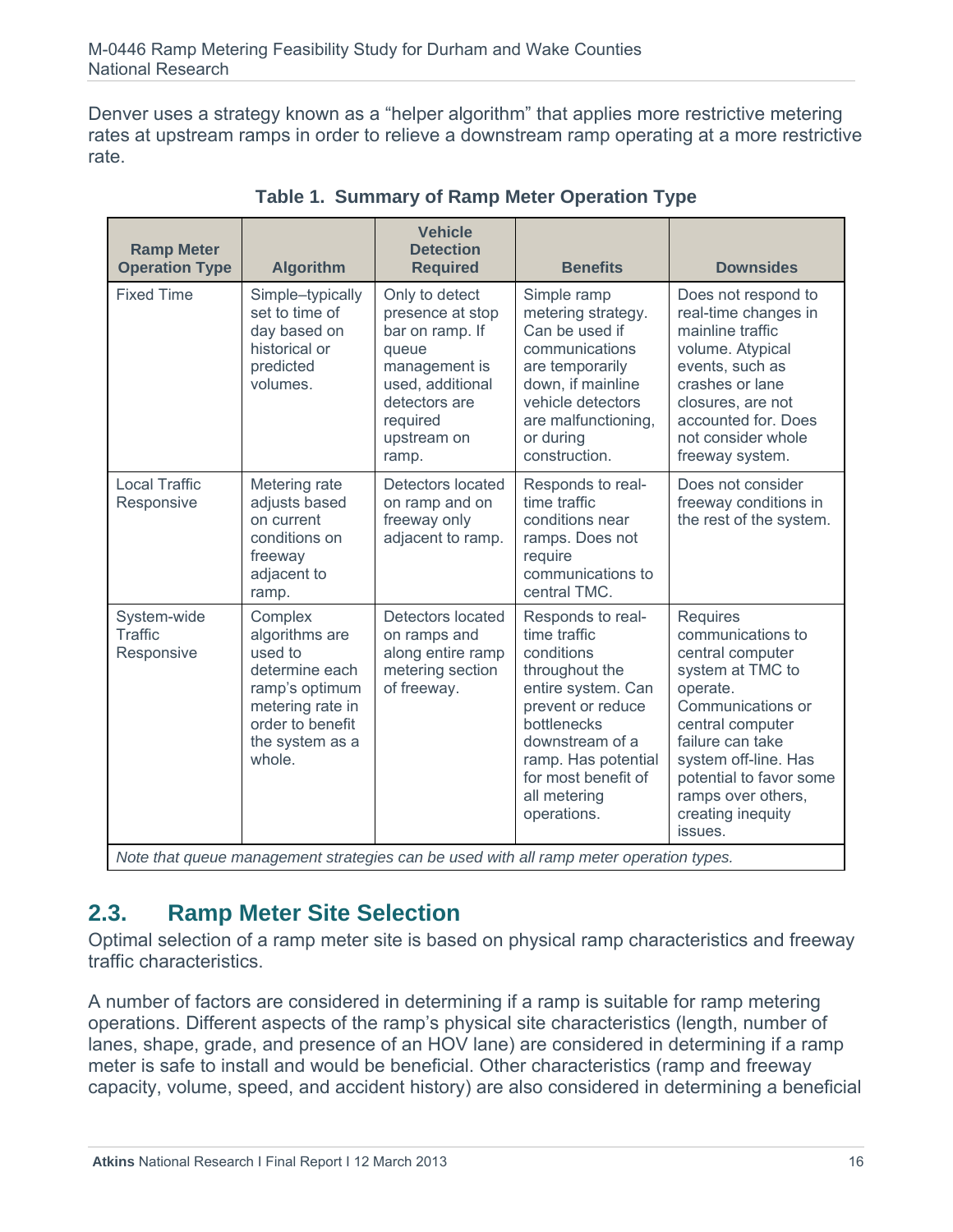ramp meter site. The following sections describe the physical and traffic characteristics that are typically considered when determining adequate ramp meter sites.

# **2.3.1. Physical Site Characteristics**

The ramp meter stop bar must be located on the ramp where it can achieve balance between queue storage space and acceleration distance to the freeway. The three primary considerations for determining if a ramp's physical characteristics are suitable for metering are: (1) availability of queue storage space, (2) adequate acceleration distance and merge area beyond the meter, and (3) sight distance. Typically, adequate queue storage space is determined based on the ramp's projected volume. Adequate acceleration distance and sight distance are typically determined by AASHTO's *Green Book*, although some states have their own requirements.

GDOT requires the stop bar to be placed upstream of the physical gore to discourage drivers from leaving the ramp meter queue and entering mainline traffic. GDOT suggests installing guardrail, barrier walls, retaining walls, a concrete-lined ditch, or a grassed area to discourage impatient drivers from leaving the ramp meter queue and merging directly into mainline traffic. Such illegal behavior can significantly reduce the effectiveness of the ramp meter, undermining its ability to help manage mainline congestion.

If queue storage space is an issue, adding a second lane to the ramp can allow for more storage. Wisconsin Department of Transportation (WisDOT) guidelines require the ramp to provide storage for a minimum of 10 percent of the current peak-hour volume.

Limited sight distance on many curved ramps makes it difficult to install a ramp meter and still meet the minimum stopping distance requirements. Ramps where minimum stopping distance cannot be achieved are not candidates for ramp meters. Ramp grade must be considered in determining adequate stopping distance and acceleration distance. A smooth merge area onto the freeway mainline is necessary because vehicles will be merging after coming to a complete stop.

## **2.3.2. Traffic Characteristics**

A ramp meter will only be beneficial if the existing traffic conditions meet the criteria that ramp meters are designed to address. The fundamental purpose of a ramp meter is to improve an existing traffic congestion problem caused by merging traffic. The United Kingdom Highways Agency's Interim Advice Note states that a candidate site for a ramp meter should show flow breakdown on the mainline near the ramp if speeds drop below 30 miles per hour (mph) on a regular basis, causing appreciable delay.

It is important to note that improvement to freeway mainline congestion is most effective when the congestion is caused by merging traffic from the ramp or excessive demand downstream of the merge. The UK has found that ramp meters are most effective when freeway mainline flows are above 1,500 vph per lane and ramp flows above 400 vph per lane, but lower flows are acceptable for achieving beneficial results.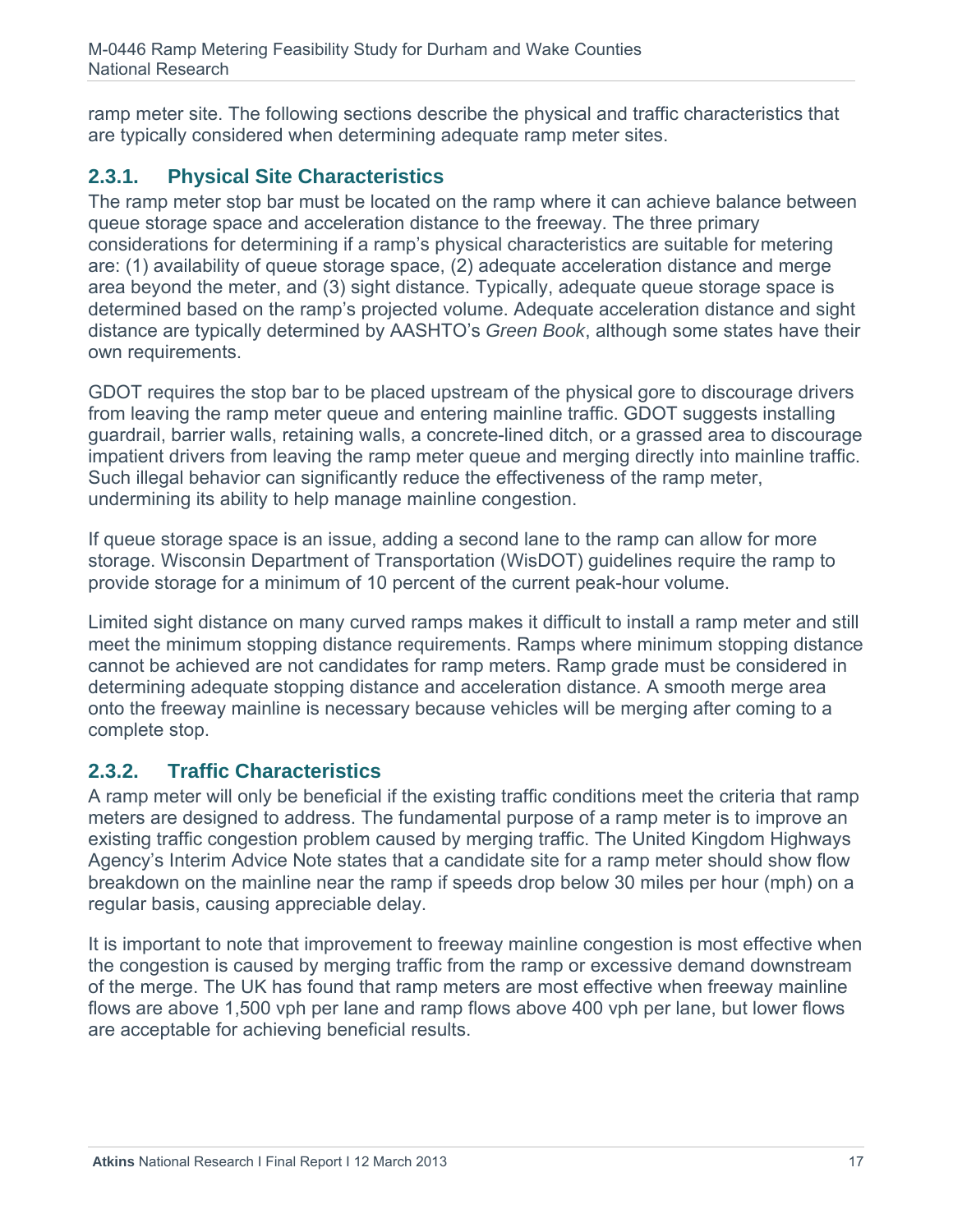## **GDOT Ramp Meter Warrant Criteria**

GDOT uses the following criteria when deciding to install a ramp meter. Additionally, as a general policy, all freeway and interstate highway entrance ramps will be metered within the metro Atlanta area, except freeway-to-freeway ramps and ramps to collector-distributors.

| Congestion                                                                                     | <b>Collision Rate</b>      | <b>Peak-hour Volume</b> |                       |  |  |
|------------------------------------------------------------------------------------------------|----------------------------|-------------------------|-----------------------|--|--|
| V/C > 0.88                                                                                     | > 2.0 per million vehicles | > 240 vehicles          | <b>Install Meter?</b> |  |  |
| <b>YES</b>                                                                                     | <b>ANY VALUE</b>           | YES                     | <b>YES</b>            |  |  |
| <b>YES</b>                                                                                     | <b>ANY VALUE</b>           | NO.                     | NO <sup>*</sup>       |  |  |
| NO.                                                                                            | <b>YES</b>                 | <b>YES</b>              | <b>YES</b>            |  |  |
| NO.                                                                                            | <b>YES</b>                 | NO.                     | NO <sup>*</sup>       |  |  |
| NO.                                                                                            | NO.                        | <b>ANY VALUE</b>        | NO <sup>*</sup>       |  |  |
| * Ramp meter is not essential, but may be installed for reasons other than those listed above. |                            |                         |                       |  |  |

**Table 2. GDOT Ramp Meter Warrant Criteria** 

\* Ramp meter is not essential, but may be installed for reasons other than those listed above. Source: NET Corporation, June 2005

### **WisDOT Ramp Meter Implementation Criteria**

The WisDOT Ramp Metering and Control Plan describes the criteria recommended for a ramp meter deployment based on evaluating other states' requirements. WisDOT's plan recommends the following criteria:

- 1. Freeway Volume Vehicle flow rates of 1,200 vphpl, coupled with slow moving traffic along the freeway lanes.
- 2. Ramp Volume Ramp volumes of at least 240 vph (400 vph for two lanes).
- 3. Speed Multiple ramp metering case studies listed 30 mph or less as the common minimum freeway speed to warrant ramp metering.
- 4. Safety While no specific number or crash rate is mentioned in any of the previous reports, a reduction in accidents at the merge is often cited as the reason for ramp metering, and is used in the calculation of benefits.
- 5. Ramp Geometric Of the many geometric criteria established for ramp design, the three primary criteria include storage space, adequate acceleration distance and merge area beyond the meter, and sight distance. The FHWA *Freeway Management and Operations Handbook* (Chapter 7) and Wisconsin's *Intelligent Transportation System Design Manual* (Version 2) provide ramp requirement guidelines for the design of a ramp metering system.
- 6. Funding Before attempting to implement a new ramp metering project, an evaluation of potential funding sources should be completed to determine if there is sufficient support for the project.
- 7. Alternate Route An alternative route for motorists on the arterial network to avoid delays on entrance ramps created by a ramp meter.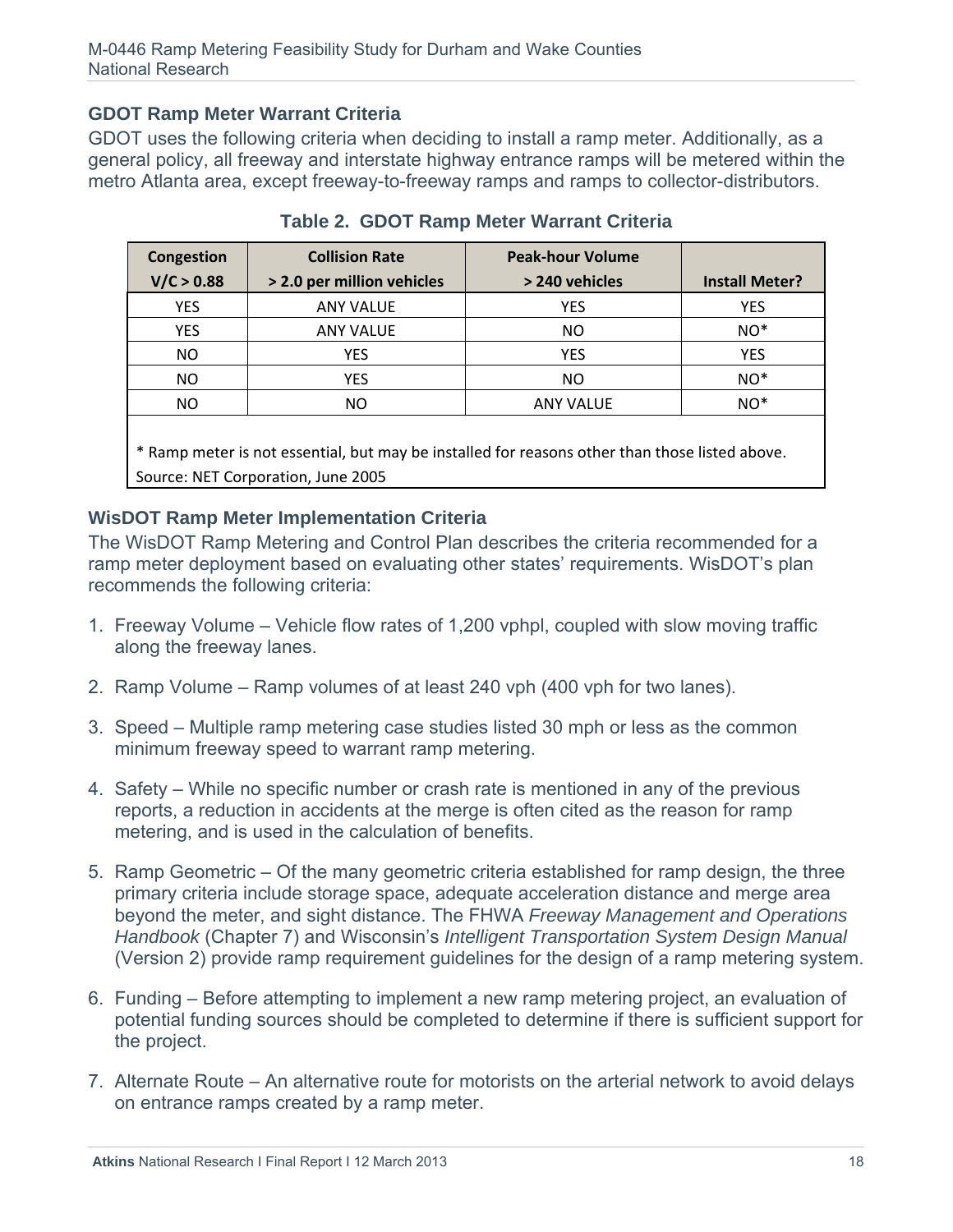### **Arizona Ramp Meter Warrants**

The *Arizona Ramp Meter Design Guide* includes a systematic methodology for determining whether ramp metering is warranted. It describes a common, formal procedure that can be applied in a variety of candidate ramp metering cases to determine whether ramp meter deployment is appropriate. This process looks at ramps, surface streets, and ramp connections that might be affected by the ramp control as well as the freeway mainline section.

The process collects data of current mainline and ramp traffic volumes, predicted future mainline and ramp traffic volumes, collision data, and freeway and ramp operating speeds, and uses the data in a nine-step warrant process to determine if a ramp meter is a good candidate. The process is summarized in Figure 4.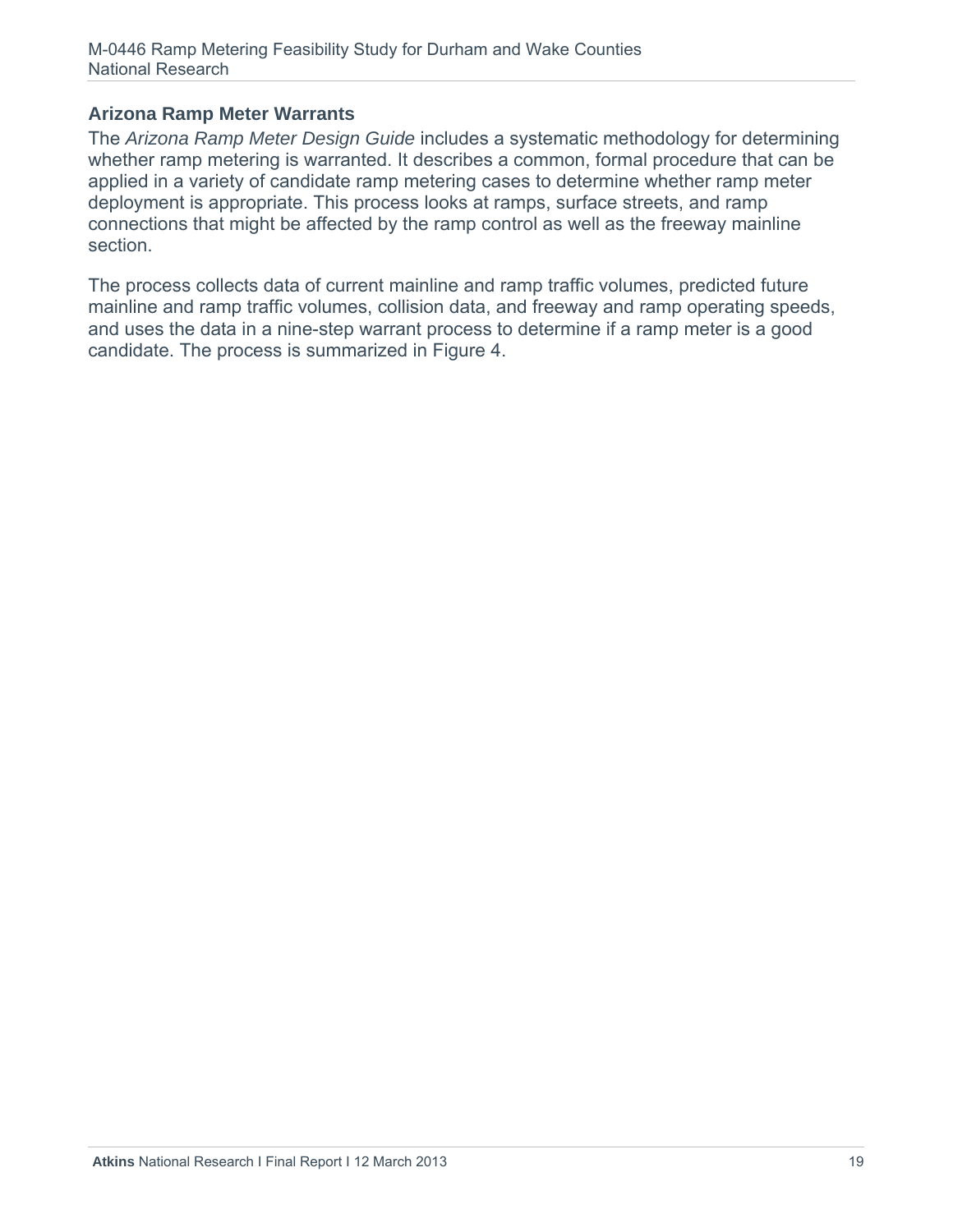#### M-0446 Ramp Metering Feasibility Study for Durham and Wake Counties National Research

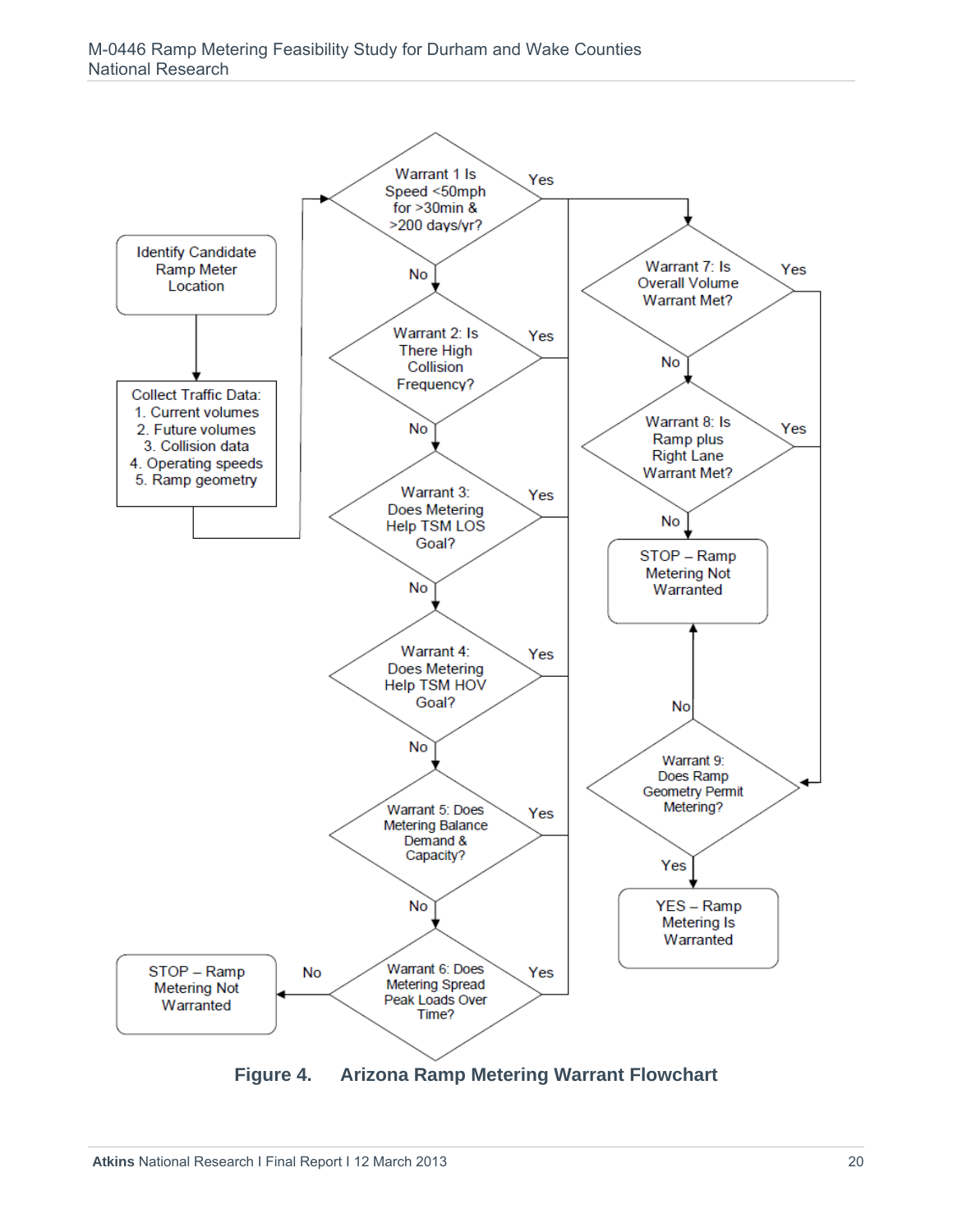## **2.3.3. Crash Data**

Research found that other states have not used crash data as justification for ramp meter installations. Table 3 shows a summary of crash benefits for a select group of deployments in other states.

| <b>Evaluation Result</b>      | <b>Crash</b><br><b>Reduction</b> |
|-------------------------------|----------------------------------|
| Detroit, MI                   | $-50%$                           |
| Kansas City, KS/MO<br>(Scout) | -26% to -50%                     |
| Los Angeles, CA               | $-20%$                           |
| Minneapolis, MN               | $-26%$                           |
| Milwaukee, WI                 | $-16%$                           |
| New York (INFORM)             | $-15%$                           |
| Portland, OR                  | $-43%$                           |
| Seattle, WA                   | $-38%$                           |

## **Table 3. Evaluation Results for Secondary Crash Benefits**

# **2.4. Implementation**

Ramp meter implementation involves activities before, during, and immediately after the period for which strategies are physically deployed and operated (Figure 5). Successful implementation is crucial to avoid the loss of public support. Wisconsin includes a section in its ramp control plan titled "Implementation Challenges," which describes public opposition as the main challenge to ramp metering implementation. However, it does not give direction on ways to deal with these challenges. The United Kingdom Highways Agency employs a suite of documents covering technical design, installation, configuration, calibration, operation, and handover of ramp metering sites. Calibration of new systems can take up to 2 weeks, and some sites require re-calibration as the traffic situation changes.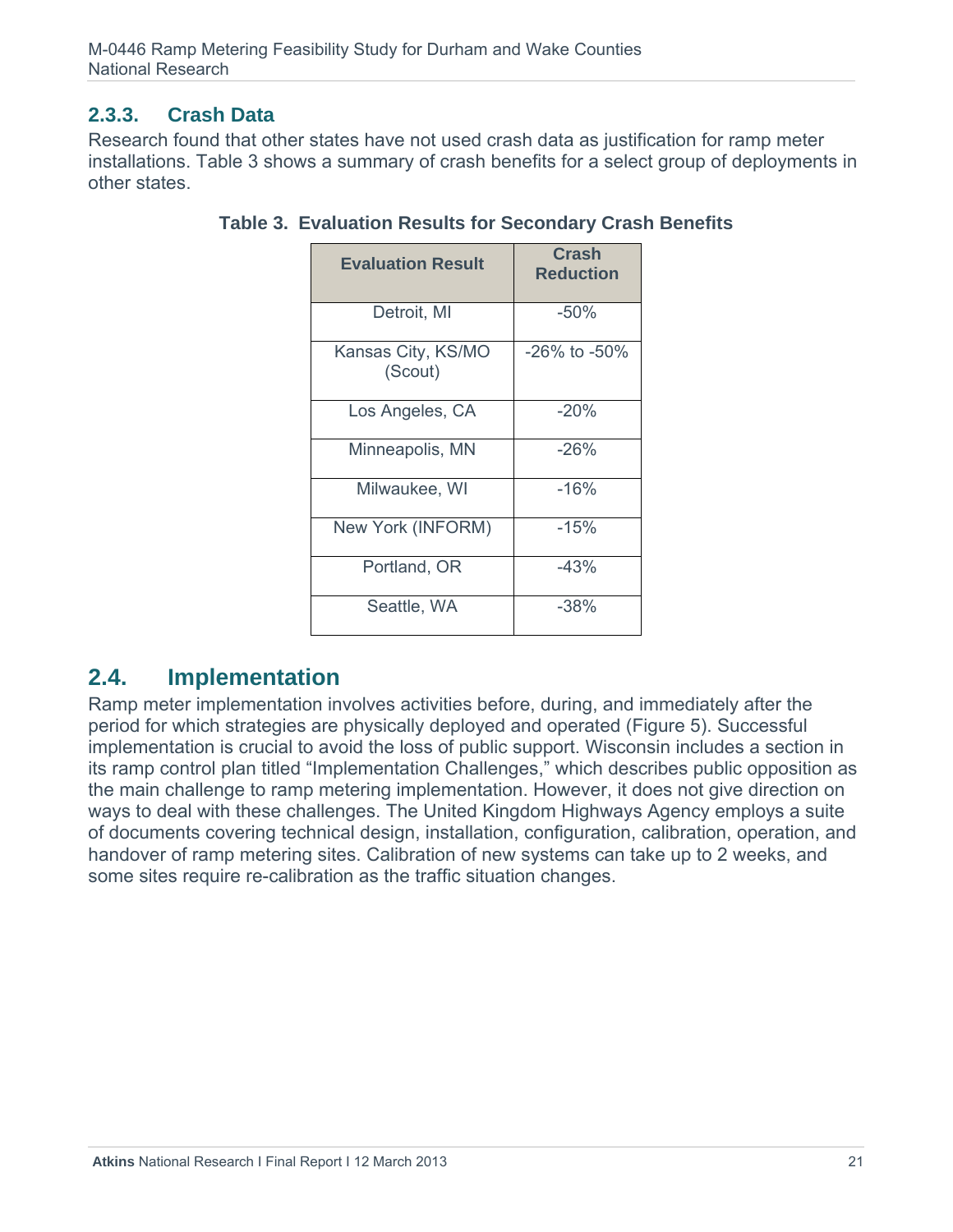

**Figure 5. FHWA** *Ramp Management Handbook* **General Activities and Timeline for Ramp Management Strategy Implementation** 

# **2.5. Design Standards**

## **Federal Highway Administration**

The FHWA *MUTCD* 2009 Edition describes ramp metering standards in Chapter 4I: Traffic Control Signals for Freeway Entrance Ramps. The *MUTCD* briefly covers the application, design, and operation of freeway entrance ramp control signals. A more robust and detailed analysis of ramp metering practices and design procedure is found in FHWA's *Ramp Management and Control Handbook*, although the handbook does not constitute a standard, specification, or regulation. Major chapters and topics covered in the FHWA *Ramp Management and Control Handbook* include the following.

- Ramp Management and the Traffic Management Program
- Preparing for Successful Operations
- Ramp Management Strategies
- Developing and Selecting Strategies and Plans
- Implementing Strategies and Plans
- Operation and Maintenance of Ramp Management Strategies
- Ramp Performance Monitoring, Evaluation, and Reporting
- Planning and Design Considerations
- Case Studies

## **United Kingdom Highways Agency**

The United Kingdom Highways Agency developed the *Ramp Metering Technical Design Guidelines* (2008) that provides extensive details of the necessary design processes required to implement ramp metering systems. The document covers the following topics: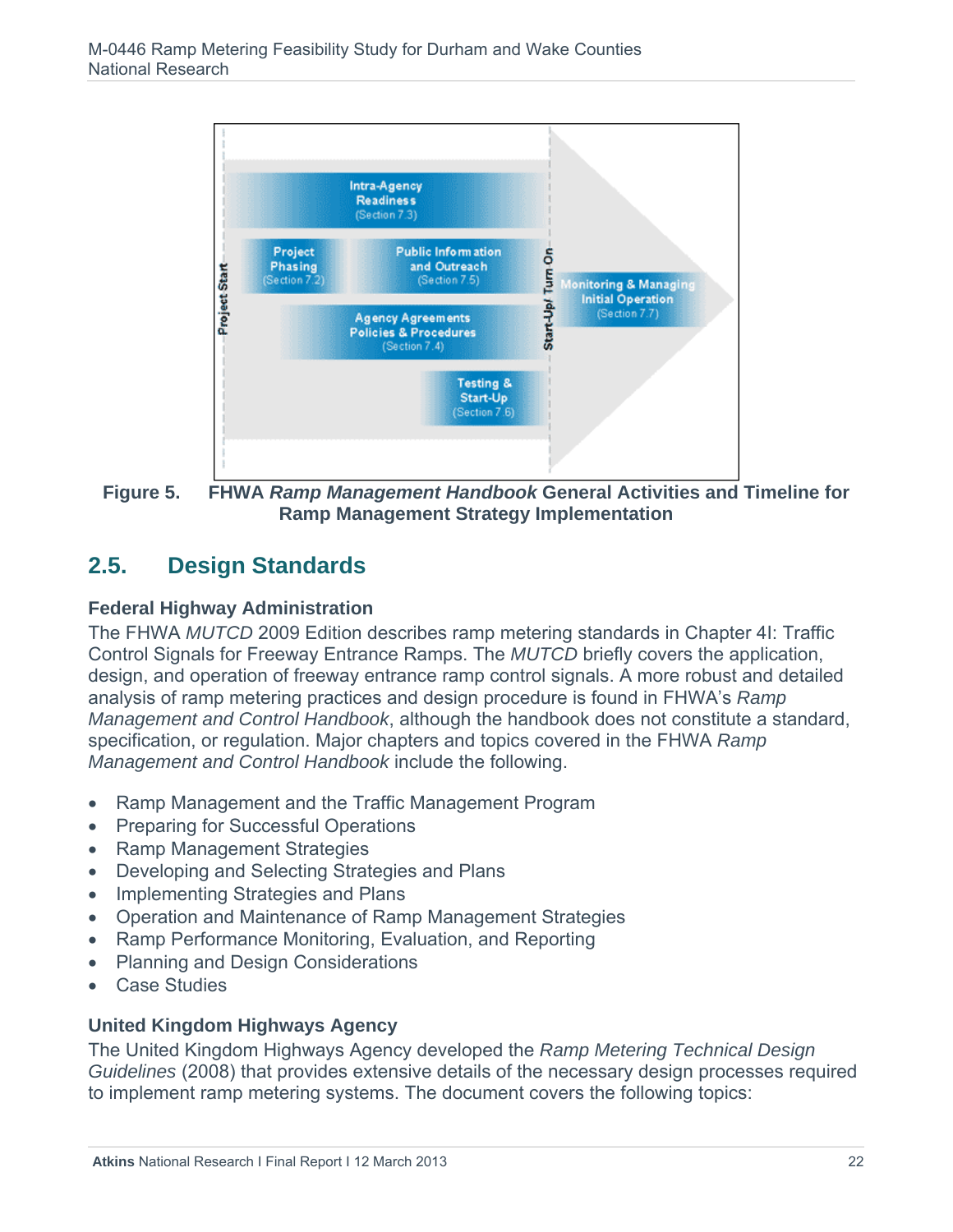M-0446 Ramp Metering Feasibility Study for Durham and Wake Counties National Research

- Site Selection
- Examples of Ramp Meter Congestion Problems
- Ramp Meter Limitations
- Ramp Meter Components
- System Algorithms and Operation
- Ramp Meter Design
- Future Enhancements

States that employ ramp meters will typically have their own ramp meter design guides, which can often be found on the agencies' websites. The following is a description of the major chapters and topics covered by some of these ramp metering design guides.

#### **Arizona Department of Transportation—***Ramp Meter Design Guide*

- Ramp Meter Warrants
- Ramp Meter Design
- Ramp Meter Operation
- Ramp Meter Maintenance

#### **California Department of Transportation—***Ramp Meter Design Manual*

- Design of Metered Ramps
- Ramp Meter Hardware
- Signing and Pavement Markings
- Ramp Metering Policy Procedures

### **Wisconsin Department of Transportation—***Ramp Metering and Control Plan*

- Literature Review
- Develop and Apply Methodology
- Assess Operational Feasibility
- Criteria Thresholds and Implementation Plan

# **2.6. Costs**

Research was conducted to ascertain the various cost elements of ramp metering including software, firmware, equipment, maintenance, and operations.

### **2.6.1. Capital Costs**

Capital costs include equipment such as controllers, cabinets, signal heads, and detection devices. NCDOT already procures most of this equipment for traffic signal installations and has developed a good cost history, which is available through the NCDOT website.

## **2.6.2. Program Costs**

Program costs include central software, controller firmware, integration, training, and central hardware (servers and other communications equipment). FDOT, the Kansas SCOUT program, a prominent software vendor, and GDOT provided current information on the costs of ramp metering central software and firmware (Table 4).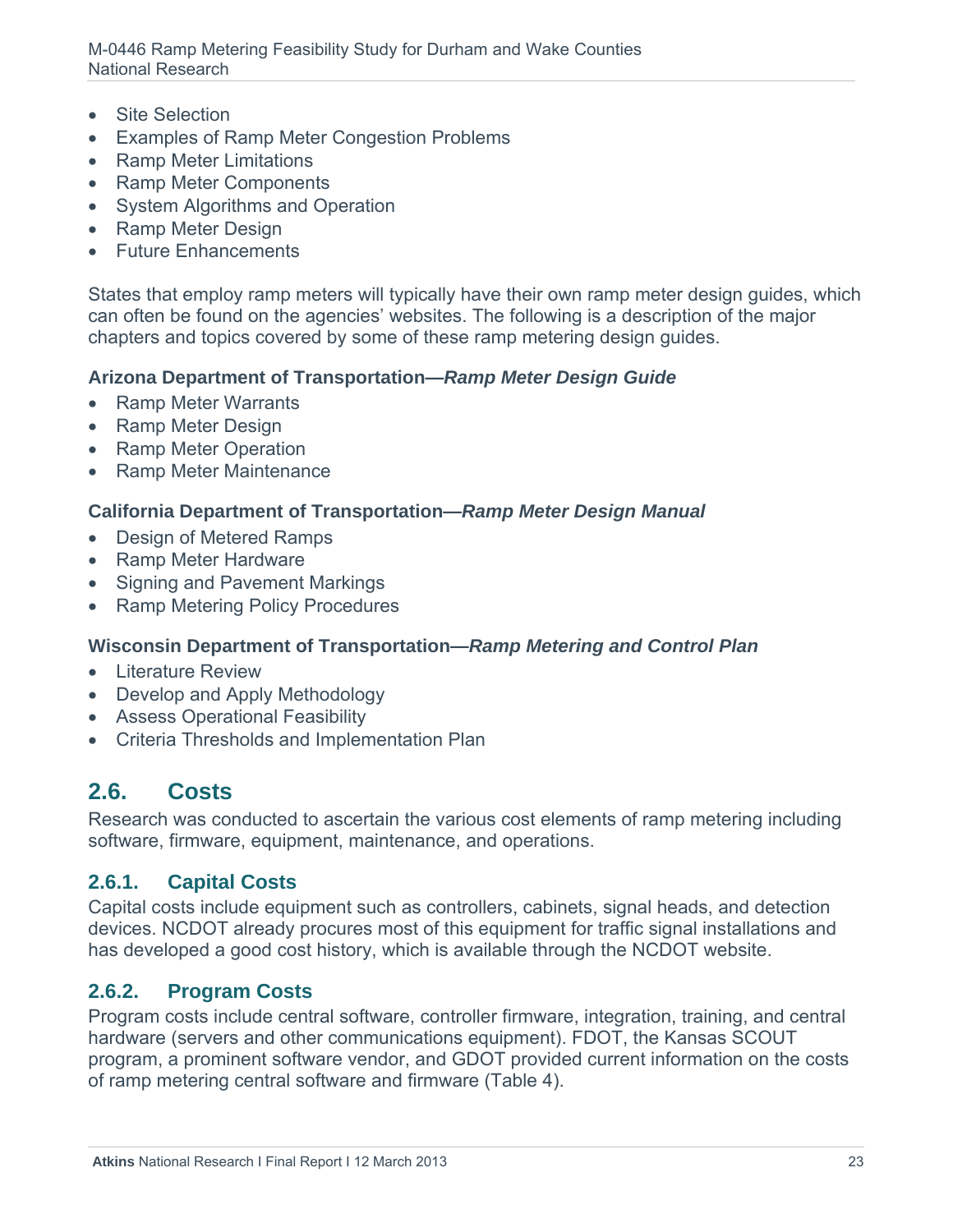| <b>Description</b>                       | <b>Cost</b> |
|------------------------------------------|-------------|
| <b>Central Software and Installation</b> | \$135,000   |
| Driver and Installation                  | \$95,000    |
| Integration                              | \$110,000   |
| Training                                 | \$20,000    |
| <b>Total</b>                             | \$360,000   |

## **Table 4. Program Costs**

A vendor quote estimated the firmware cost for the controllers at \$50,000. Firmware installation and setup typically takes 1 day, and calibration should take 2 days per site.

## **2.6.3. Maintenance Costs**

Maintenance costs include the cost of labor and materials to maintain the ramp meter equipment, and the cost of software support.

Kansas DOT and GDOT provided an estimate of their annual maintenance costs. In addition, data available through project reports and evaluation studies provided additional data points, although many of those costs were unusually low and not well defined as to what is included or excluded, even after adjusting to present day costs. Based upon an average of Kansas and GDOT's costs, annual scheduled (preventative) maintenance as well as unscheduled repairs is estimated at \$6,400 per site. This amount was derived from an average cost of Kansas and GDOT's total costs divided by the number of ramp meters each state has implemented.

In addition, FDOT, Kansas DOT, and a prominent ramp metering vendor estimated an average of \$24,000 per year for software support.

# **2.6.4. Operations Costs**

Operations costs include staff time to monitor the ramp meter operation and respond to operational issues, adjustments in timing and operational parameters, and program management. NCDOT staff would monitor the ramp meter sites from the Statewide Transportation Operations Center (STOC) and respond appropriately. Based on an average of the information from Kansas DOT and GDOT, they spend about 24 hours per site per year monitoring and responding to timing types of issues. This equates to:

2 engineers x \$50,000/each/167 = \$600 per site per year.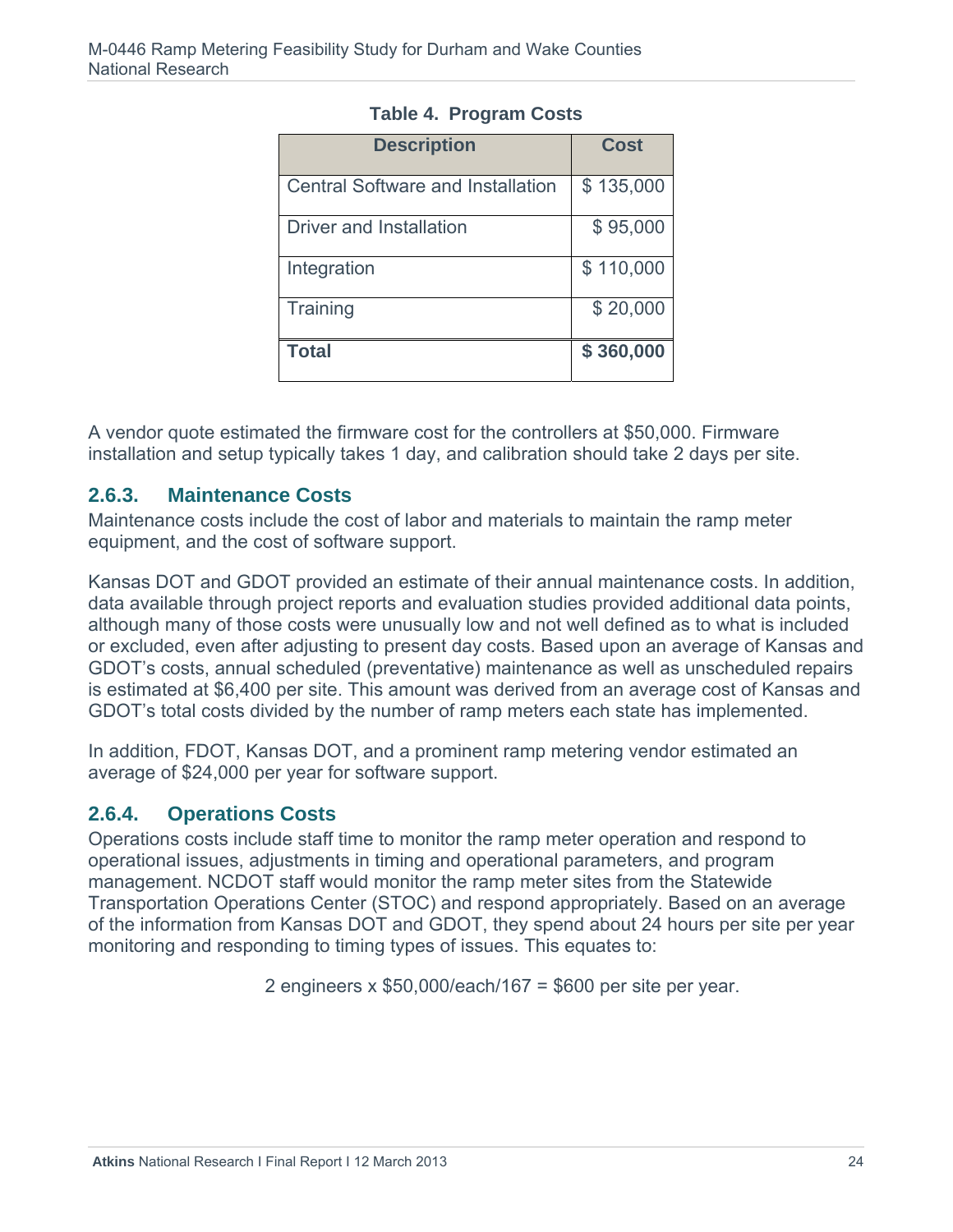# **3. Marketing and Outreach**

Agencies with ramp meter deployments state that public support of ramp meters is essential for a successful implementation. Opposition toward ramp metering usually stems from the public's perception that delays occur because of ramp metering, while the associated benefits may not be obvious. Agencies have altered this perception through persistent public communication and involvement. It is essential for agencies to be proactive in disseminating information and demonstrating the benefits of ramp metering.

The target audience for public information dissemination should also include local leaders such as elected officials, motorists, local media, enforcement agencies, and transit authorities. It is important to reach out not only to proponents of ramp meters but also to opponents of implementation. Opponents' concerns can be addressed through ramp meter strategies, as it is often found that these concerns are products of misinformation or misunderstanding, which can be corrected.

The following public outreach techniques and tools are recommended in the FHWA *Ramp Management Handbook*:

### **Brochures/Flyers/Newsletters**

Brochures, flyers, and/or newsletters can be mailed or hand-delivered to residents or nearby businesses, public facilities, and open house facilities near affected ramps. Information contained in the brochures may pertain to the following:

- Description of the strategies to be implemented
- Expected date and/or time of day that strategies will be in effect
- Expected benefits and cost-effectiveness of strategies
- Reasons why strategies are being implemented
- Public information and outreach activities and details
- Locations where strategies will be implemented
- Contacts or websites where additional information can be obtained or public comments can be collected
- Instructions for complying with strategies

### **Websites**

Websites can be easily set up to provide general information about the ramp metering implementation as well as specific information about projects where ramp meters will be located. Websites can also be used to disseminate information of ramp closures if they occur during initial construction.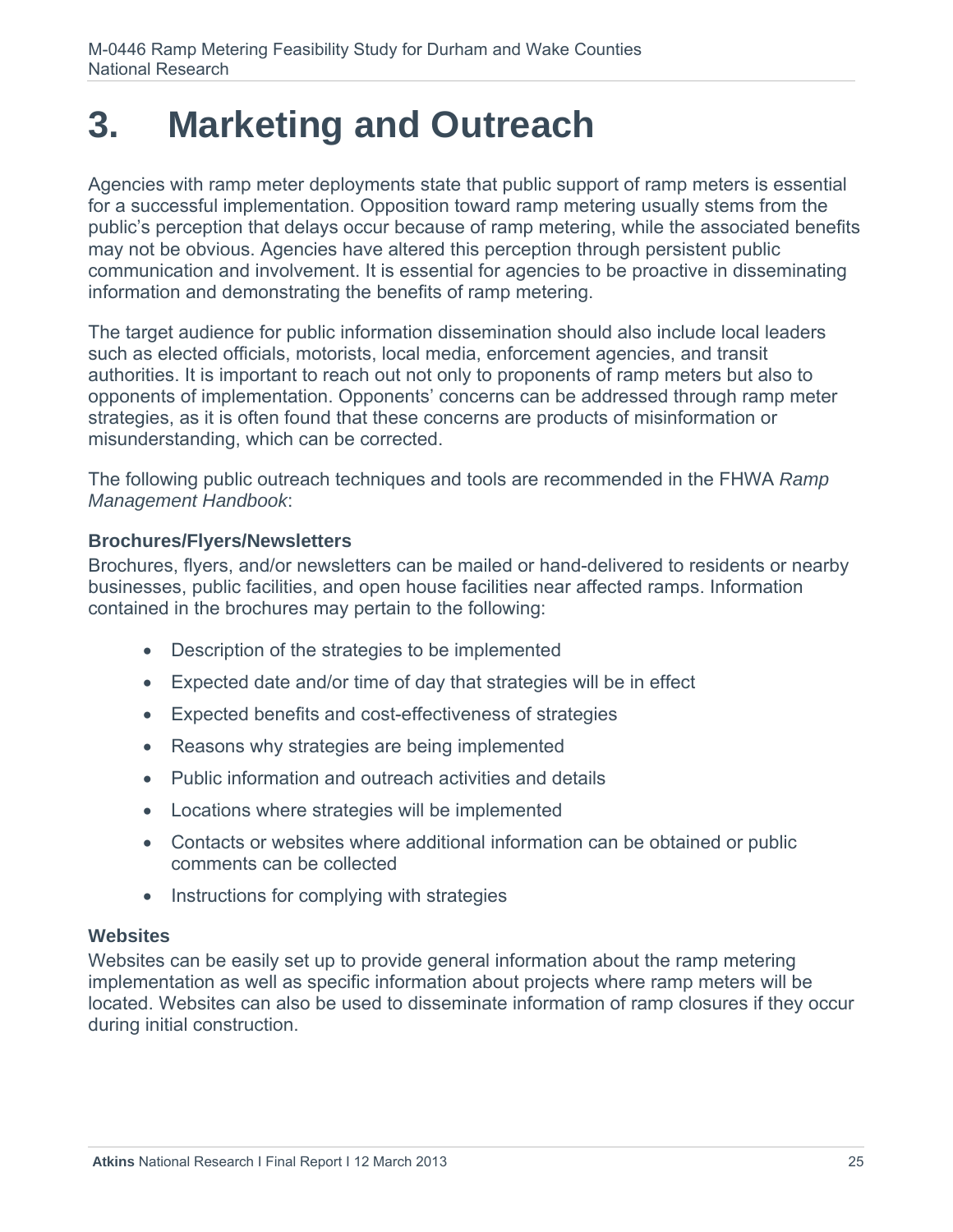## **Open House Meetings**

Meetings with citizens can be held before implementation of ramp meters in order to gather input and educate the public. Additional milestone meetings can be held to gather public input after implementation.

### **Inter-Agency Meetings**

Meetings in the form of workshops or roundtable discussions may be held with local agencies to solicit and gather information regarding implementation of ramp strategies. This will also give agencies the opportunity to coordinate operations and activities and express their needs related to these activities.

### **Media Releases**

Print media, such as newspapers, can be used to advertise ramp meter locations and implementation dates, along with times and locations of public information meetings. Departments of transportation can release statements or hold press conferences to release information to the media and answer questions. Often, graphic presentations can be prepared to strengthen understanding of ramp management strategies.

### **Signs**

Public notice signs can be posted near affected ramps advising motorists of impending ramp meters. A phone number or website should be provided for motorists to obtain more information.

### **Automated Messages**

Recorded automated messages can give callers the basic information pertaining to ramp meters. An option or additional phone number should be available for callers to receive more detailed information or speak with an operator.

# **3.1. State Marketing Strategies**

## **Atlanta, Georgia**

GDOT deployed more than 160 ramp meters throughout metro Atlanta between 2008 and 2010 under GDOT's "Fast Forward" program. Prior to this large ramp meter deployment, five ramp meters were deployed in 1996 and four in 2005. The 2008–2010 deployment was considered to be the public's first significant exposure to ramp meters. GDOT facilitated public outreach through a number of newspaper articles printed in the *Atlanta Journal Constitution,* and by holding presentations for community groups and neighborhood planning units. GDOT claims its outreach methods were successful, although many complaint calls were received after initial implementation. As the ramp meters were fine-tuned and drivers became adjusted to the presence of ramp meters, the number of complaint calls decreased.

### **Minneapolis/St. Paul, Minnesota**

Ramp metering has been deployed in the Twin Cities since 1969; however, most of the region's 433 ramp meters were installed in the 1990s. When the ramp meters were deployed in the 1990s, the marketing and outreach campaign consisted of press releases, brochures, and radio spots using the tagline: "It's worth the wait."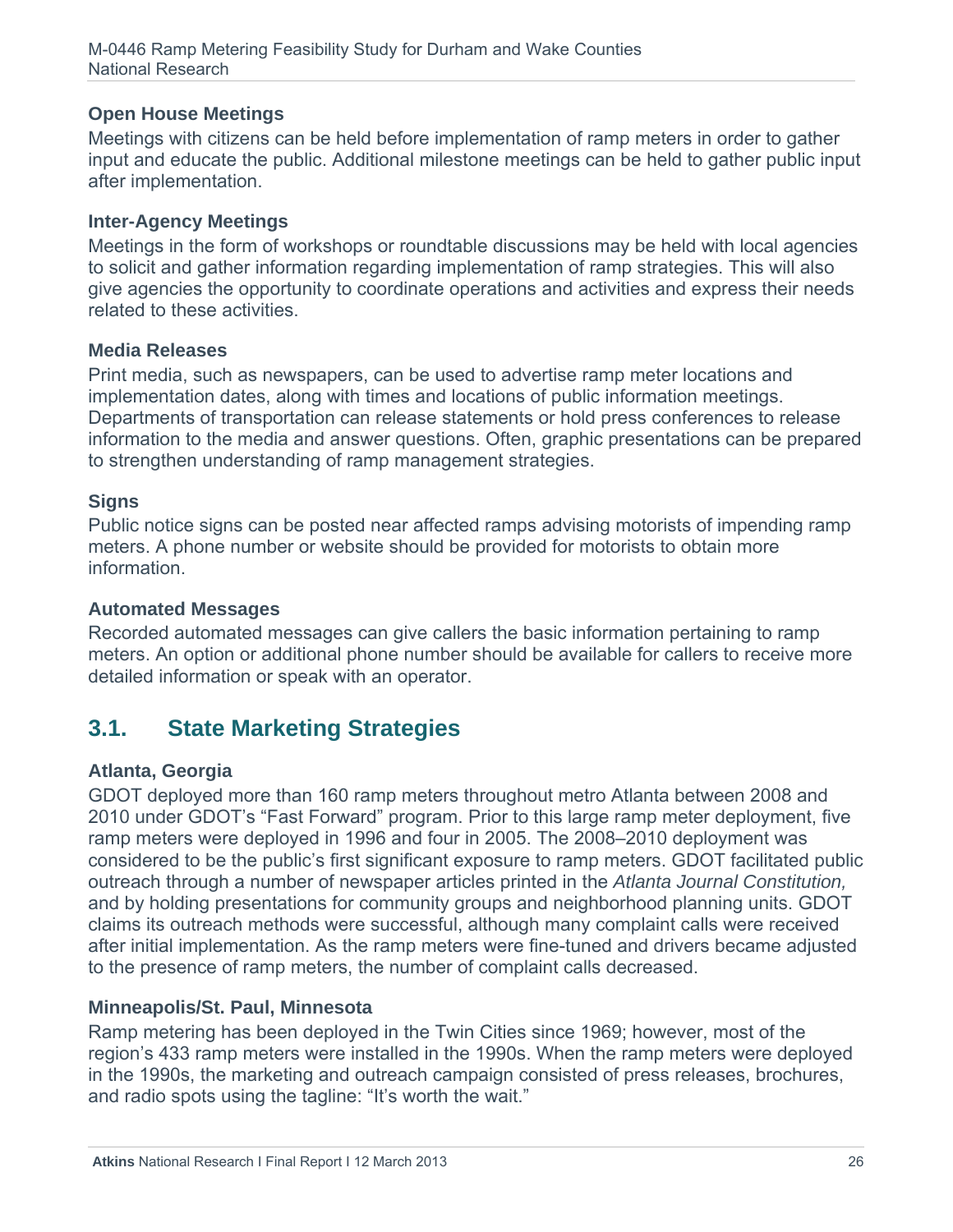### **Washington**

In July 1999, Washington State developed an outreach program called "Go with the Flow" prior to implementing new ramp meters on I-405. A two-page handout extensively covered the reasons for installing ramp meters, identified the locations where they would be installed, specified when they would be installed and operational, and listed common questions and answers about ramp meters. The handout advertised the new ramp meter project as "hightech freeways" and listed directions for using the newly installed ramp meters. Various methods of contact were also listed.

### **Louisiana**

Louisiana deployed 16 ramp meters along I-12 in 2010. A two-page flyer was developed to disseminate information regarding the ramp meters. The flyer included facts about ramp meters, a map of ramp meter locations along the interstate, information about what drivers could expect, and a quote from the Department of Transportation and Development Interim Secretary: "The ramp meter system combined with the widening projects on I-12 will result in a reduction of travel times by more than 30 minutes for some commuters."

## **Kansas City**

The Kansas and Missouri DOTs jointly operate the Kansas City Scout Freeway Management System. About 1 year prior to ramp meter deployment, the agency began its public outreach campaign that consisted of creating an information website, videos, flyers, handouts, and fact sheets to educate the public on what to expect, how ramp meters work, how long drivers will typically wait on a ramp (about 1 minute), and how drivers will know when ramp meters are in operation. The campaign also emphasized that other cities were also using ramp meters. Additionally, public meetings were held at local large businesses and shopping centers near the affected corridor. It was found that the most effective outreach method was the information website with videos that showed ramp and freeway operation before and after ramp meters. These states indicated that once the public understood how and why ramp meters worked, the deployment was generally supported.

### **Nevada**

Nevada DOT initially deployed ramp meters in 2005. To educate the community and all affected stakeholders, the Regional Transportation Commission (RTC), in cooperation with Nevada DOT and Nevada Highway Patrol, developed a communication plan that consisted of public service announcements, media and community outreach, and intergovernmental relations prior to ramp meter activation. The campaign primarily targeted commuters who used the ramps that planned to be metered. Secondary target audiences included elected officials, owners and employees of businesses adjacent to the affected ramps, local jurisdictions, media representatives, professional drivers, and municipal court judges, administrators, and staff. The campaign disseminated information in the following forms:

- Fact sheets
- Hotline
- Mobile freeway/roadway message signs
- "On the Move" television spot
- "On the Move" newsletter story
- Other jurisdictional newsletters and publications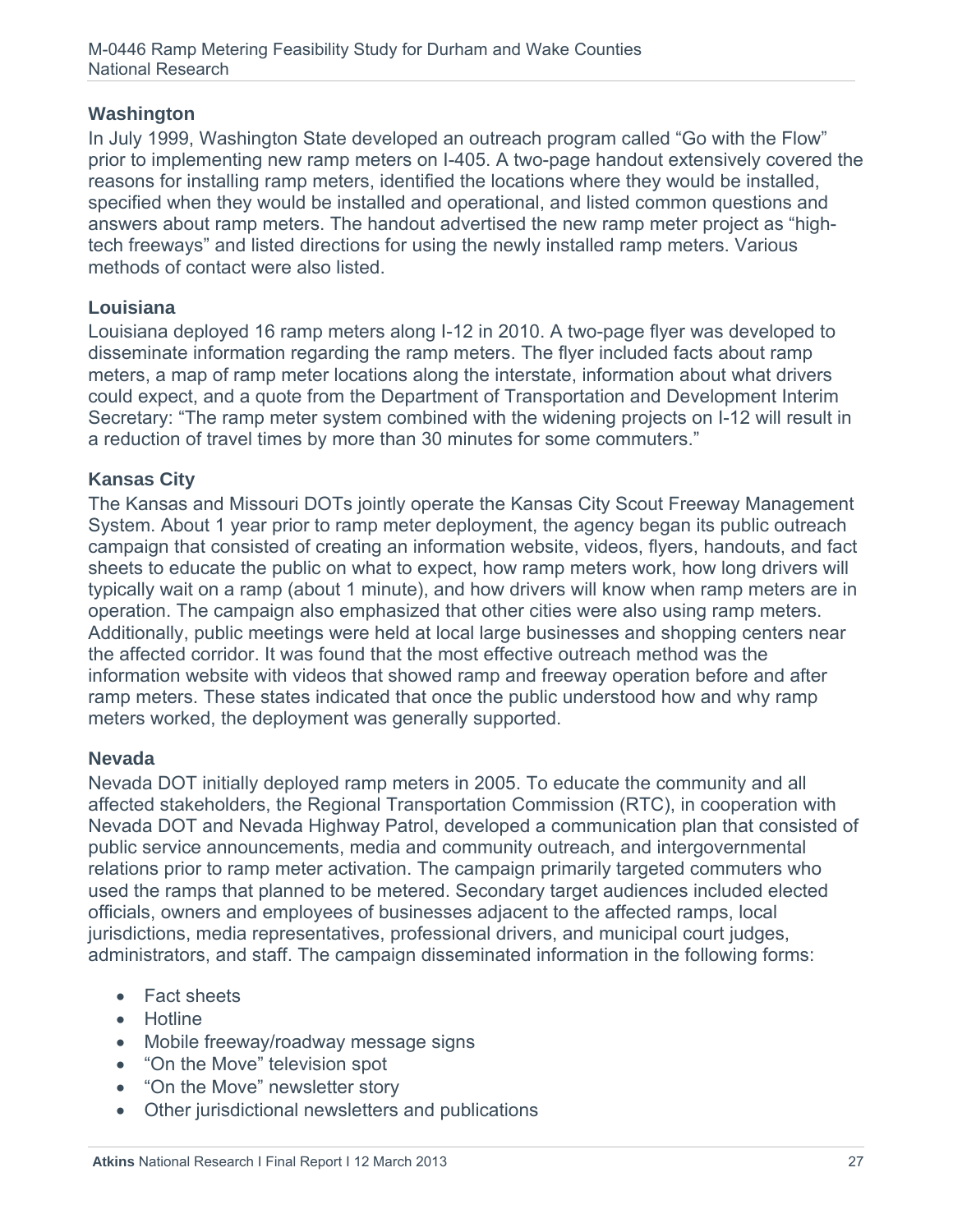- Call center quick glance fact sheet
- Nevada Power bill inserts
- Homeowners association newsletters

Nevada found that law enforcement officers and municipal court judges' methods to uphold enforcement were critical to the success of the ramp meter program. Nevada DOT entered into agreements with the Nevada Highway Patrol and the Las Vegas Metropolitan Police Department to pay overtime for approximately the first month as they enforced the ramp meter operation in the morning and evening peak periods. Although law enforcement personnel pulled drivers over and explained proper meter use, traffic fines were suspended during initial implementation.

#### **United Kingdom**

The United Kingdom Highways Agency commissioned a video to help explain the concept and benefits of ramp metering to stakeholders such as police, maintainers, operators, and local authorities. Meetings were held with stakeholders prior to implementation. Brochures were handed out to the public in the area, and news articles were broadcast on local television.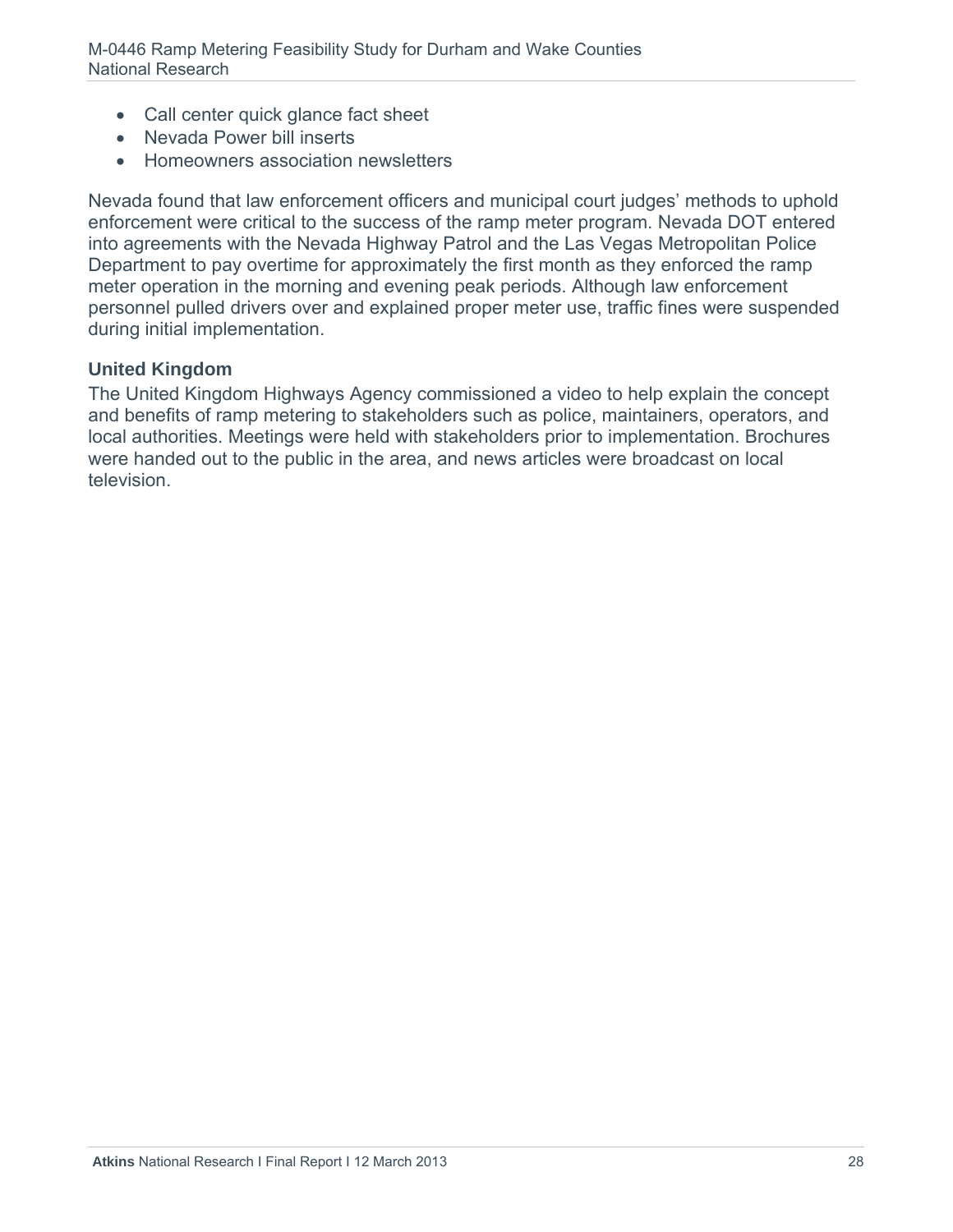# **4. Ramp Meter Effectiveness**

When correctly implemented, ramp meters can significantly improve performance measures such as throughput, travel time, travel speed, fuel consumption and emissions, and crash rate. Additionally, ramp meters can have a positive benefit-cost ratio. Ramp metering performance is typically evaluated through pre-deployment studies, system impact studies, benefit-cost analysis, and ongoing system monitoring and analysis.

# **4.1. Ramp Meter Performance Data**

The following tables summarize some of the available ramp meter performance data from existing ramp meter deployments.

| <b>Performance Measure</b> | <b>Location and Result</b>                                                                                                                                               |
|----------------------------|--------------------------------------------------------------------------------------------------------------------------------------------------------------------------|
| <b>Travel time</b>         | Atlanta – 10% decrease in peak period<br>Houston - 22% decrease in peak period<br>Arlington - 10% decrease in peak period                                                |
| <b>Travel speed</b>        | Milwaukee - 35% increase in peak period<br>Portland -155% increase in peak period<br>Detroit – 8% increase<br>Los Angeles – 15 mph increase                              |
| Crash rate                 | Phoenix – 16% decrease during metered hours<br>Milwaukee - 15% decrease in peak period                                                                                   |
| Crash frequency            | Portland - 43% decrease<br>Sacramento - 50% decrease<br>Los Angeles - 20% decrease                                                                                       |
| Driver hours saved         | Sacramento - 50% decrease<br>Los Angeles $-8,470$ hours per day                                                                                                          |
| Vehicle volume             | Milwaukee - 22% increase in peak period<br>Sacramento - 5% increase in peak period<br>Detroit - 14% increase in volume<br>Los Angeles – increase of 900 vehicles per day |
| Gallons of fuel saved      | Portland - 700 gallons per weekday                                                                                                                                       |
| <b>Emissions reduction</b> | Minneapolis – reduction of 1,160 tons annually                                                                                                                           |
| <b>Benefit-Cost ratio</b>  | Atlanta – about 4:1 in year 1, about 20:1 after 5<br>years                                                                                                               |

**Table 5. Summary of Ramp Metering Performance Improvements**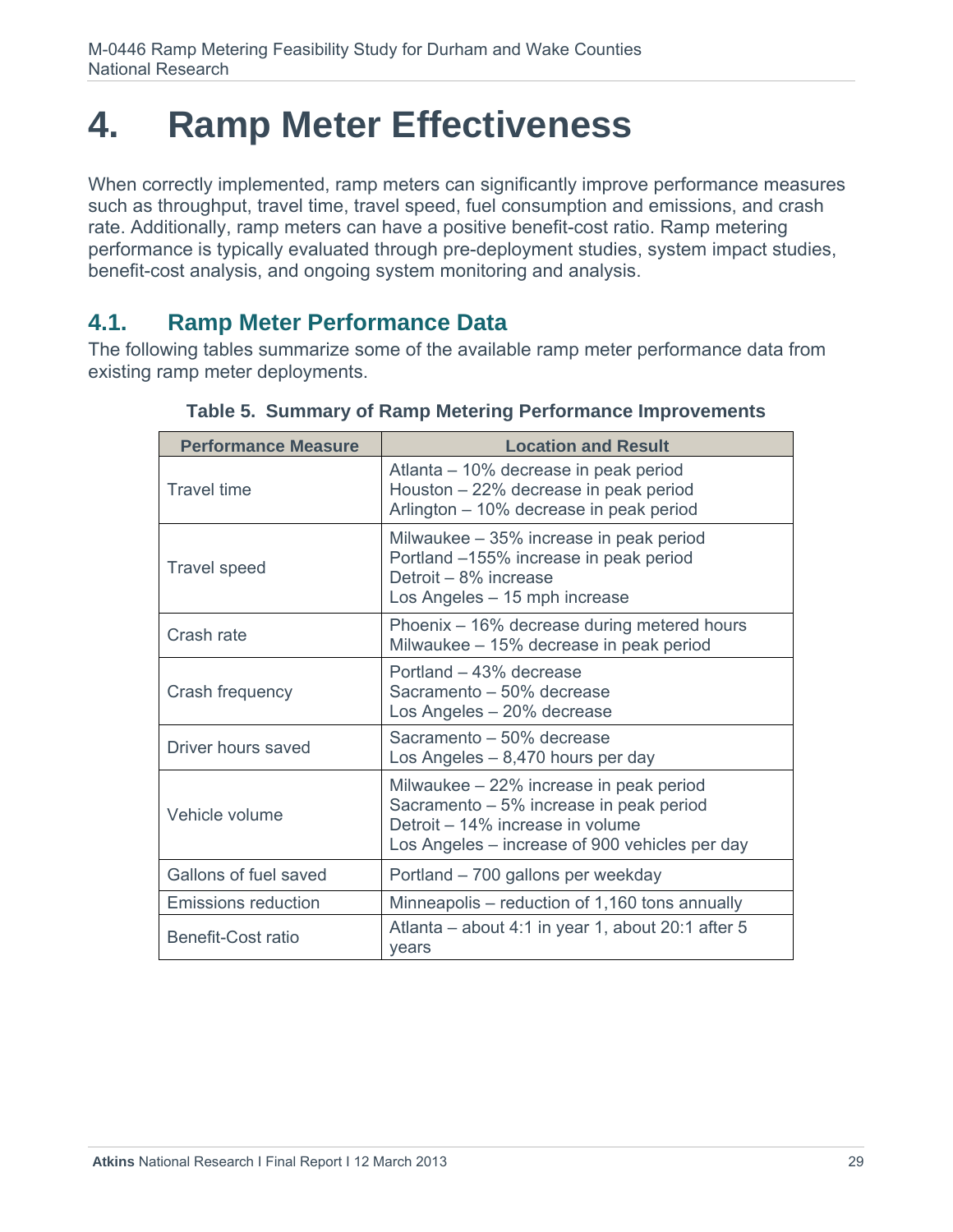|  |  |  |  |  |  |  |  | Table 6. GDOT Trip Travel Time Before/After Ramp Meter Deployment in Atlanta |  |
|--|--|--|--|--|--|--|--|------------------------------------------------------------------------------|--|
|--|--|--|--|--|--|--|--|------------------------------------------------------------------------------|--|

| <b>Corridor</b>                         | Avg. Trip<br><b>Time</b><br><b>BEFORE</b> | Avg. Trip<br><b>Time</b><br><b>AFTER</b> | $\frac{0}{0}$<br><b>Savings</b> |
|-----------------------------------------|-------------------------------------------|------------------------------------------|---------------------------------|
| I-85 N from I-285 to SR 316 (PM)        | 28 min.                                   | 17 min.                                  | 39%                             |
| I-85 S from SR 316 to I-285 (AM)        | 21 min.                                   | 16 min.                                  | 24%                             |
| I-285 N from US 78 to I-85 (AM)         | 9 min.                                    | 6 min.                                   | 33%                             |
| I-285 S from I-85 to US 78 (PM)         | 15 min.                                   | 11 min.                                  | 26%                             |
| 75/85 N from Langford to I-20 (AM)      | 10 min.                                   | 6.5 min.                                 | 35%                             |
| I-75 N from I-285 to Wade Green<br>(PM) | 26.5 min.                                 | 20 min.                                  | 24%                             |
| I-75 S from Wade Green to I-285<br>(AM) | 26 min.                                   | 21 min.                                  | 19%                             |
| I-285 N from I-20 to US 78 (AM)         | 14.5 min.                                 | 11 min.                                  | 24%                             |
| I-285 W from GA 400 to I-75 (PM)        | 13.5 min.                                 | 11.5 min.                                | 14%                             |
| I-285 W from I-85 to GA 400 (AM)        | 10.5 min.                                 | 8.5 min.                                 | 19%                             |

### **United Kingdom**

An evaluation of the first 30 sites identified the following benefits (there are now nearly 100 sites in England):

- Flows increased by between 1% and 8%
- Downstream traffic speeds increased by between 3% and 35%
- Average travel time decreased by 13% (up to 40% at some sites)

The average ramp delay varied between 15 and 78 seconds; however, the biggest delays corresponded to the highest main freeway benefits, resulting in overall high travel-time savings.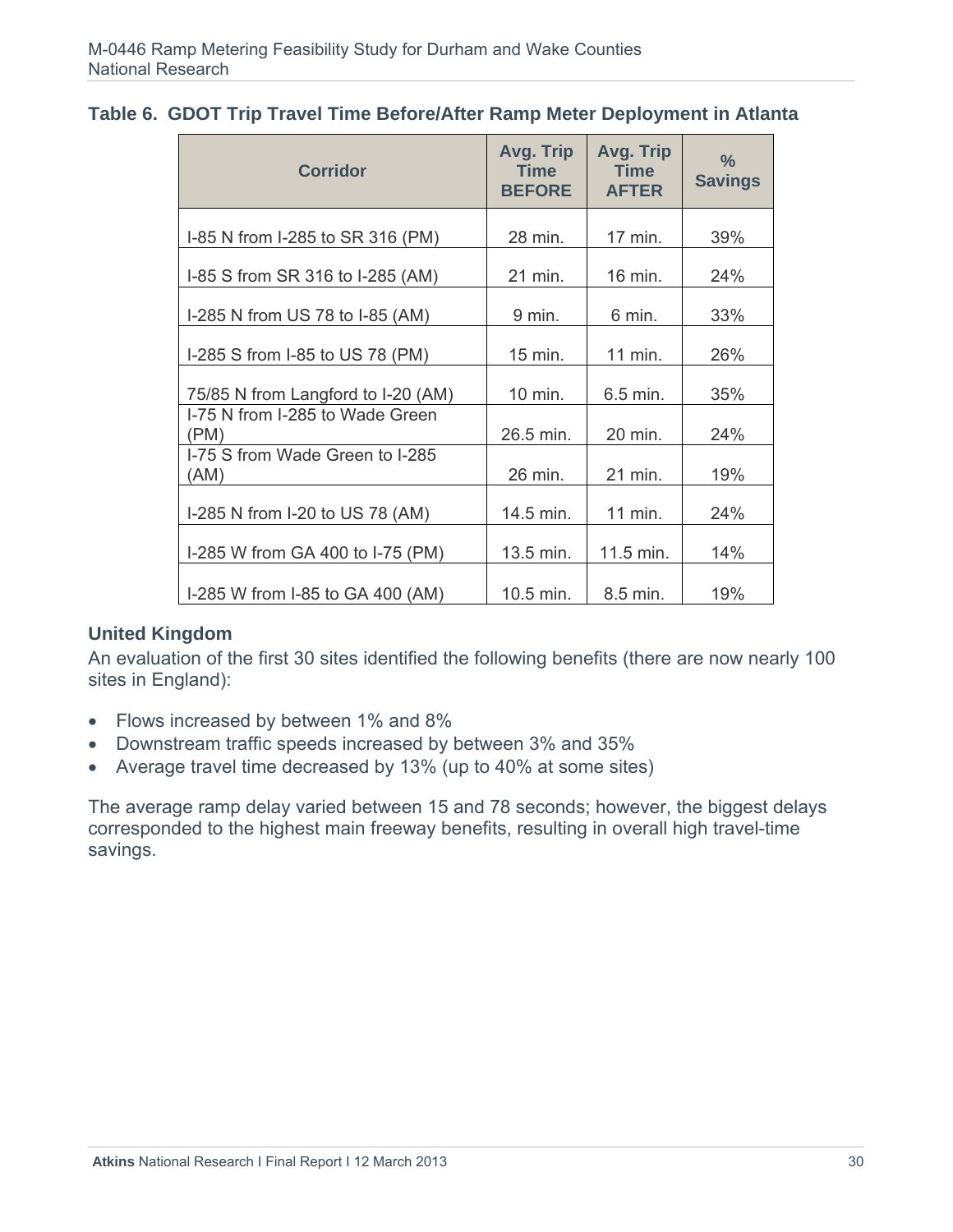| <b>Country</b>                       | <b>Traffic Volumes</b>   | <b>Speeds</b>             | <b>Delays</b>                | <b>Accidents</b> |
|--------------------------------------|--------------------------|---------------------------|------------------------------|------------------|
| Germany<br>$ $ (up to 100 sites) $ $ | n/a                      | Increased<br>by $>10$ kph | Congestion<br>reduced by 50% | Reduced by 40%   |
| France<br>$(100 + \text{sites})$     | Increased by 3%          | Increased by 21%          | Reduced by 16%               | n/a              |
| The Netherlands<br>$(50 + sites)$    | Increased by<br>$0 - 5%$ | Increased by<br>5-30 kph  | Reduced by 20%               | n/a              |

**Table 7. Europe Ramp Meter Performance Benefits** 

# **4.2. Twin Cities, Minnesota Case Study**

The ramp metering system in the Minneapolis/St. Paul region (Twin Cities) is one of the most extensive in the nation. It also has been one of the most studied systems, with more than 430 ramp meters used for corridor and regional traffic control. The Twin Cities ramp metering system was subject to an extensive evaluation in 2000 by the Minnesota State legislature because a small, but vocal, group of citizens perceived there were long delays at some ramps and thought the system operated inequitably and inefficiently. The legislature provided funding for a comprehensive independent evaluation. The ramp meters were turned off for a 6-week evaluation period. System performance data were collected for 6 weeks prior to the shutdown and then during the shutdown. Safety impacts were also analyzed by comparing the Minnesota Highway Patrol incident reporting database before and after the ramp metering shutdown.

The 2000 evaluation covered all 430 ramp meters over 210 freeway miles in the Twin Cities metropolitan area. The Twin Cities' meters were a mix of pre-timed, local traffic responsive, and system-wide ramp metering types that operated at both morning and evening peak periods. The 6-week shutdown experiment evaluated several performance measures, with highlights as follows:

- **Throughput**: Traffic volumes on the freeway mainline were observed to decrease by 9 percent when the meters were shut down. There was no appreciable change in volumes observed on the parallel arterials when the meters were shut down.
- **Travel Time**: Freeway speeds were reduced by 14 percent, or 11.9 km/h (7.4 mi/h), when the meters were shut down, resulting in greater travel times that more than offset the elimination of ramp queue delays. There was no appreciable change in the travel times on the parallel arterials observed when the meters were shut down.
- **Travel Time Reliability**: Travel times were nearly twice as unpredictable when the meters were shut down.
- **Safety**: Crashes on freeways and ramp segments increased by 26 percent when the meters were shut down.
- **Benefit-Cost Analysis**: The ramp metering system was estimated to produce approximately \$40 million in benefits to the Twin Cities region. These benefits outweighed the costs of the ramp metering system by a ratio of 15:1.
- **Market Research**: Survey and focus group efforts were used to gather perceptions and opinions on the metering system. This research revealed that the majority of residents supported ramp metering and felt that the system provided them with a benefit. However,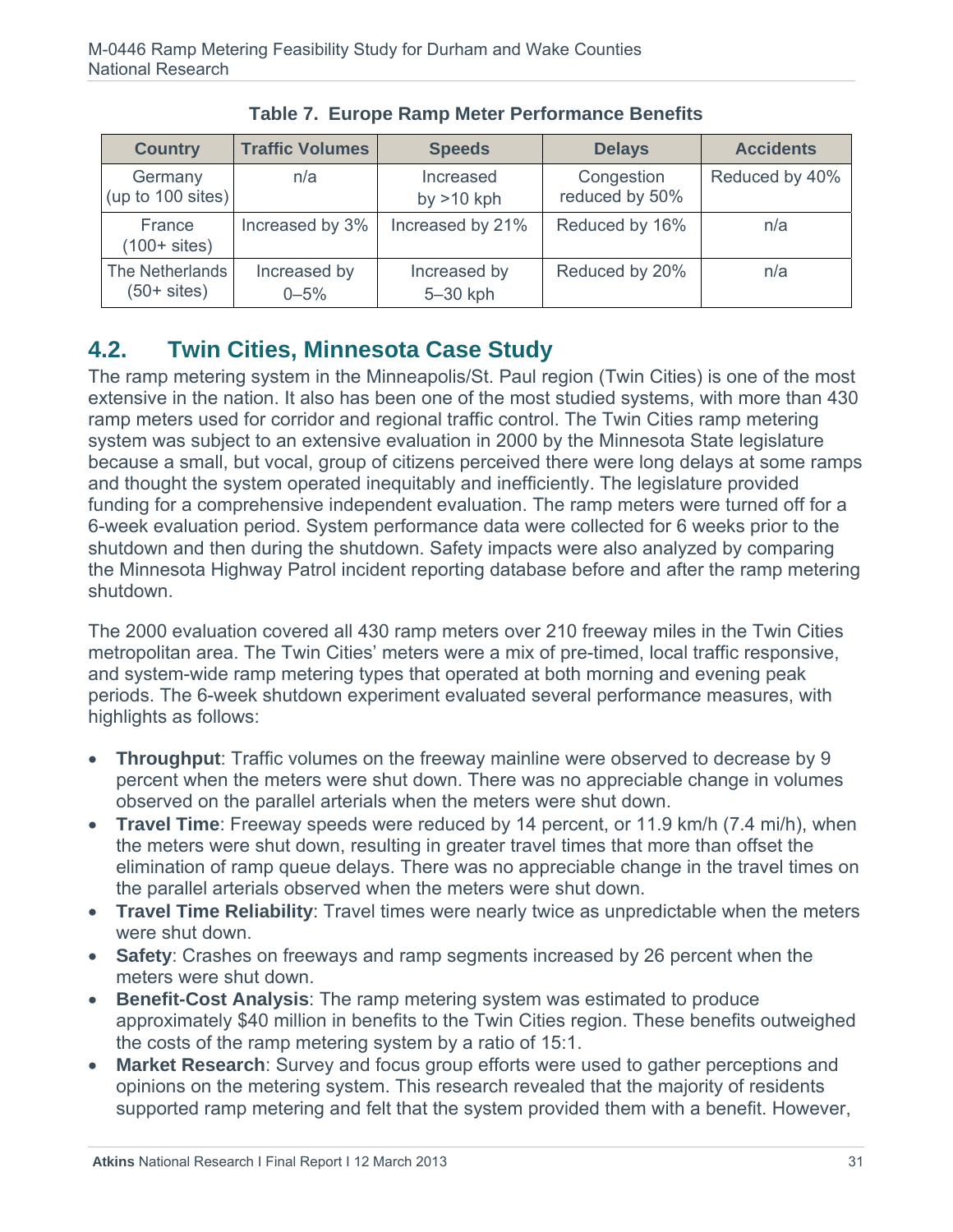many residents also supported modifications to the system to decrease time spent waiting in the ramp queues. The research findings generally supported the observed impacts of increased safety, improved travel time, and more reliable travel times resulting from ramp meter operation. One noted discrepancy involved the time spent waiting in the ramp queues reported by travelers. Travelers perceived their wait times to be generally twice as great as the observed wait times.

The Twin Cities ramp metering evaluation experiment provided the opportunity to see the value of detailed performance measures. The observations of the experiment supported Mn/DOT's assertions that the system provided substantial benefits. However, the marketing research effort revealed that many residents were dissatisfied with certain operational aspects of the system, and did not necessarily understand the tradeoff between more restrictive metering and improved freeway performance. Based on these findings, Mn/DOT implemented modifications to achieve a better balance of the operational efficiency of the system with the perceptions of travelers, along with increased focus on public outreach to promote the benefits of the system.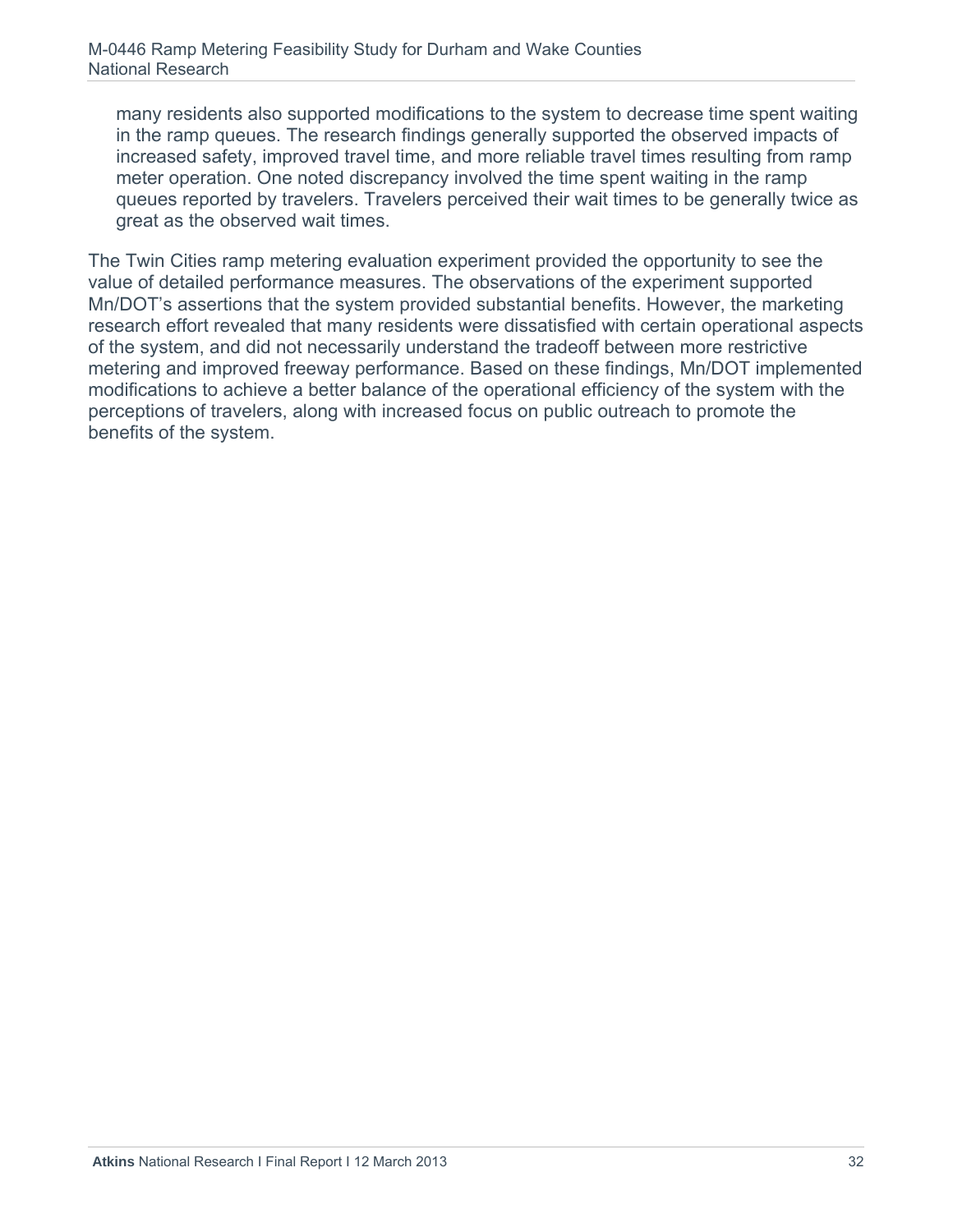# **Bibliography**

Arizona Department of Transportation. (2003). *Ramp Meter Design, Operations, and Maintenance Guidelines*.

California Department of Transportation. (2000). *Ramp Meter Design Manual*.

Cambridge Systematics, Inc. (2002). *Mn/DOT Ramp Meter Evaluation.*

Federal Highway Administration, U.S. Department of Transportation. (2009). MUTCD.

Federal Highway Administration, U.S. Department of Transportation. (2006). *Ramp Management and Control Handbook*.

Georgia Department of Transportation. (n.d.). *Ramp Meters*. Retrieved 2012 February from Georgia Department of Transportation: http://www.dot.ga.gov/travelingingeorgia/rampmeters/Pages/default.aspx

Highways Agency (United Kingdom). (2008). Ramp Metering Technical Design Guidelines.

Levinson, L.Z. (2005). Balancing Efficiency and Equity of Ramp Meters. ASCE *Journal of Transportation Engineering*.

Mark Demidovich. (2012) Georgia Department of Transportation, Telephone interview.

Brian Hoeft. (2012) Regional Transportation Comission of Southern Nevada, Telephone interview.

Mark Sommerhauser (2012) Kansas City SCOUT, Telephone interview.

Brian Kary. (2012) Minnesota Department of Transportation, Email correspondence interview.

Minnesota Department of Transportation. (2007). Traffic Engineering Manual.

Wisconsin Department of Transportation. (2007). WisDOT Ramp Metering and Control Plan.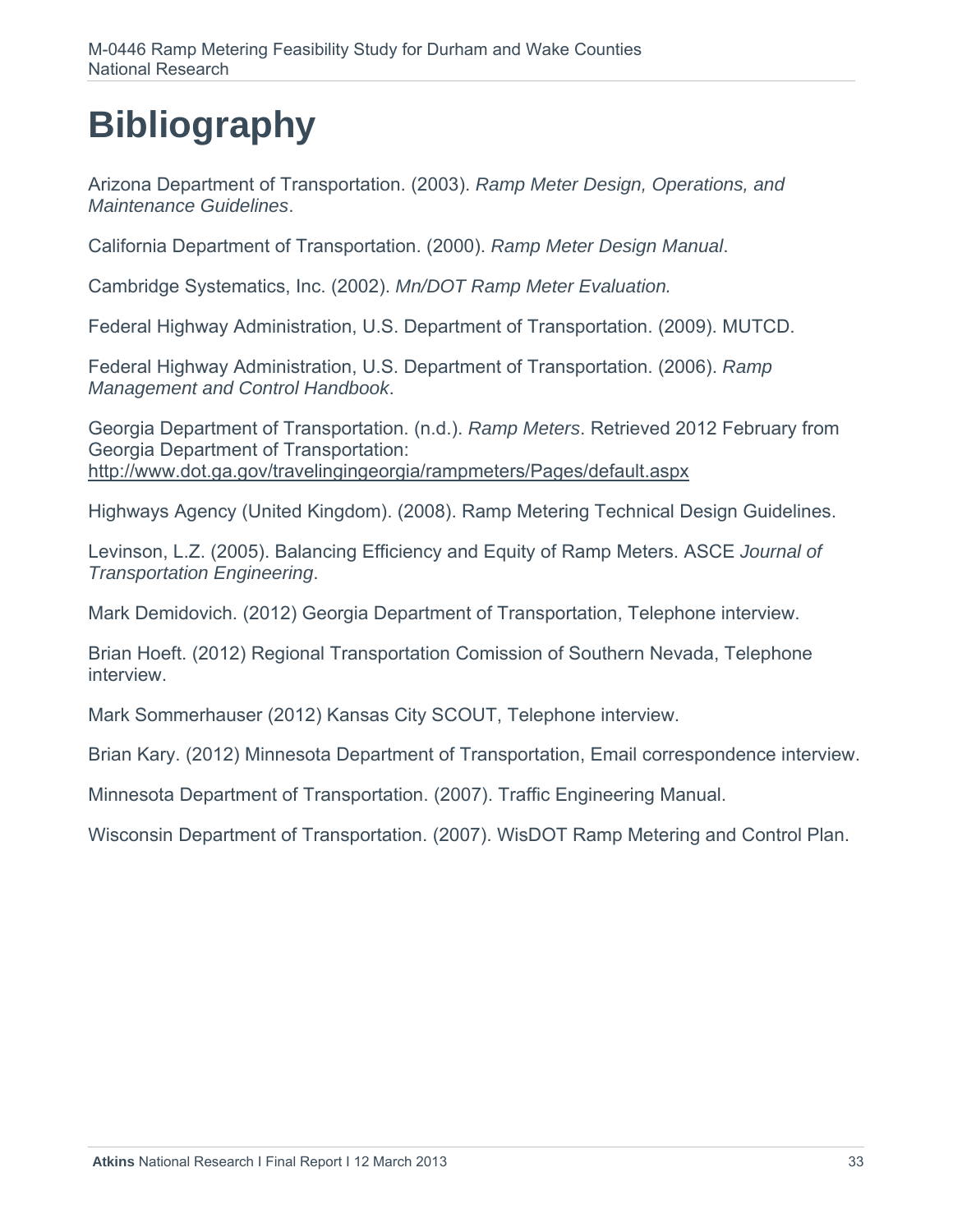# **Other References**

AASHTO, *A Policy on Geometric Design of Highways and Streets*, 2011

AASHTO. *Roadside Design Guide*, 2011

California Department of Transportation. (2001). Evaluation of On-ramp Control Algorithms.

Chris Lee, et al. (2005) Quantifying Effects of Ramp Metering on Freeway Safety Transportation Research Board.

European Commission. (2002). Centrico EUropean RAmp Metering Project, Current Status of Ramp Metering.

European Commission. (2002). Centrico EUropean RAmp Metering Project, Demonstration Report.

European Commission. (2002). Centrico EUropean RAmp Metering Project, Evaluation Results.

European Commission. (2002). Centrico EUropean RAmp Metering Project, Handbook of Ramp Metering.

European Commission. (2001). Centrico EUropean RAmp Metering Project, Ramp Metering Synthesis.

European Commission. (2002). Centrico EUropean RAmp Metering Project, Simulation Testing.

European Commission. (2002). Centrico EUropean RAmp Metering Project, Safety Critical Issues.

European Commission. (2002). Centrico EUropean RAmp Metering Project, Simulation Testing.

Federal Highway Administration, U.S. Department of Transportation. (2011). Intelligent Transportation Systems Benefits, Costs, Deployment, and Lessons Learned Desk Reference: 2011 Update

Highways Agency (United Kingdom). (2008). Interim Advice Note 103/08 Advice Regarding the Assessment of Sites for Ramp Metering.

Highways Agency (United Kingdom). (2008). MCH 2471 Ramp Metering Installation Guidelines.

Highways Agency (United Kingdom). (2008). MCH 2474 Ramp Metering Operational Procedures.

Minnesota Department of Transportation. (2000) Mn/DOT Ramp Meter Evaluation, Evaluation Plan.

Minnesota Department of Transportation. (2002) Mn/DOT Ramp Meter Evaluation, Phase II Evaluation Report.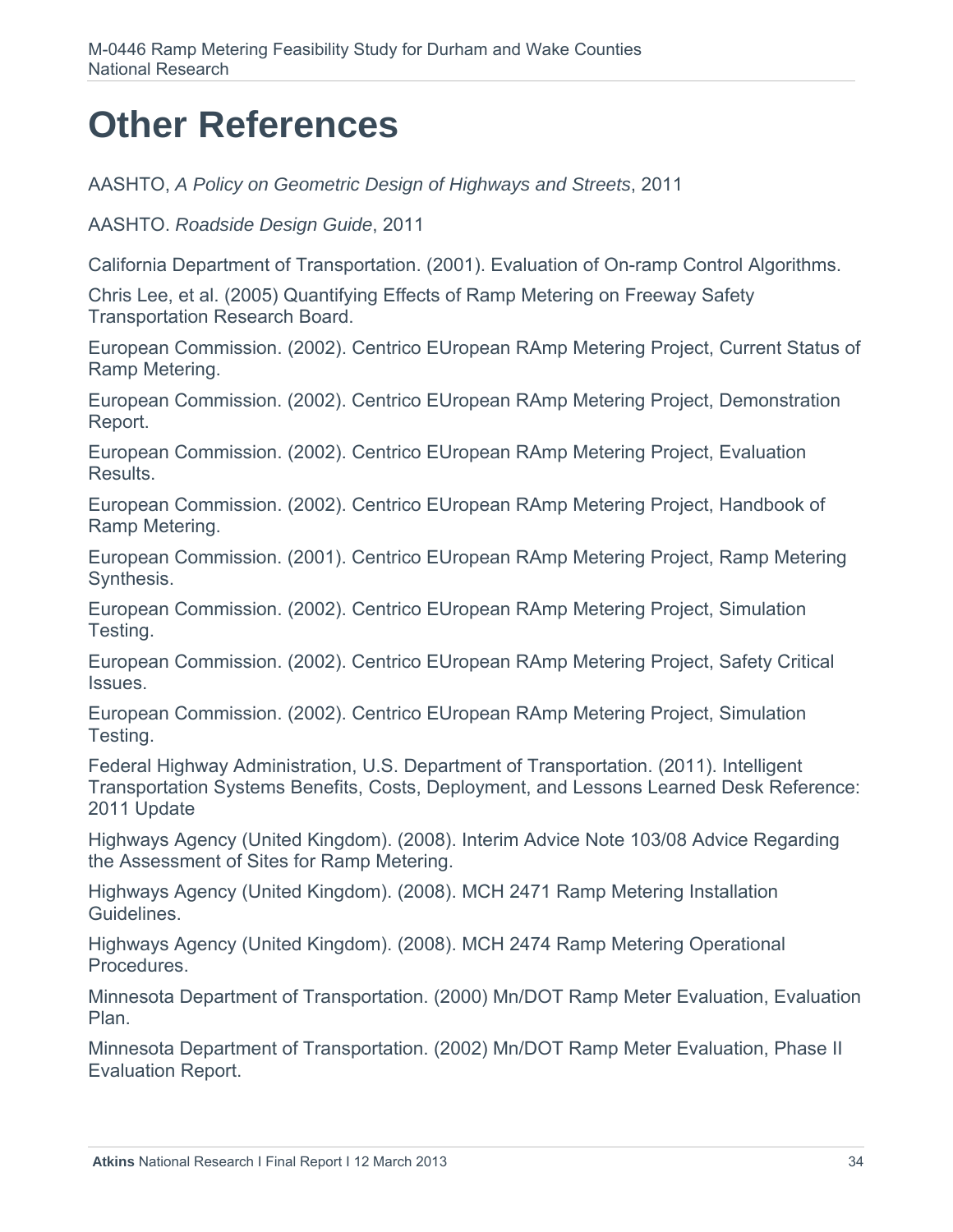Minnesota Department of Transportation. (2002) Mn/DOT Ramp Meter Evaluation, Executive Summary.

Minnesota Department of Transportation. (2001) Mn/DOT Ramp Meter Evaluation, Final Report.

Nevada Department of Transportation. (2006) HOV/Managed Lanes and Ramp Metering Design Manual.

North Carolina Department of Transportation, *Roadway Standard Drawings*, 2012

North Carolina Department of Transportation, *Traffic Management and Signal Systems Design Manual*, 2012

*North Carolina General Assembly, Statutes on the North Carolina General Assembly, 2012* 

Oregon Department of Transportation. (2004) Using Archived Data to Measure Operational Benefits of ITS Investments: Ramp Meters.

Texas Department of Transportation (2004). Ramp Metering Algorithms and Approaches for Texas.

Texas Department of Transportation. (2000). Ramp Metering Design and Operations Guidelines for Texas.

Texas Department of Transportation. (2008). State of the Practice for Managed Use Lane Projects.

Virginia Department of Transportation. (1998). Ramp Metering: A Review of the Literature.

Wisconsin Department of Transportation. (2004). Evaluation of Ramp Meter Effectiveness for Wisconsin Freeways, A Milwaukee Case Study.

Zlatan Muhurdarevic, et al. (2006). Ramp Metering In Europe – State-of-Art and Beyond, Fifth International Conference on Traffic and Transportation Studies (ICTTS) Xi'an, China.